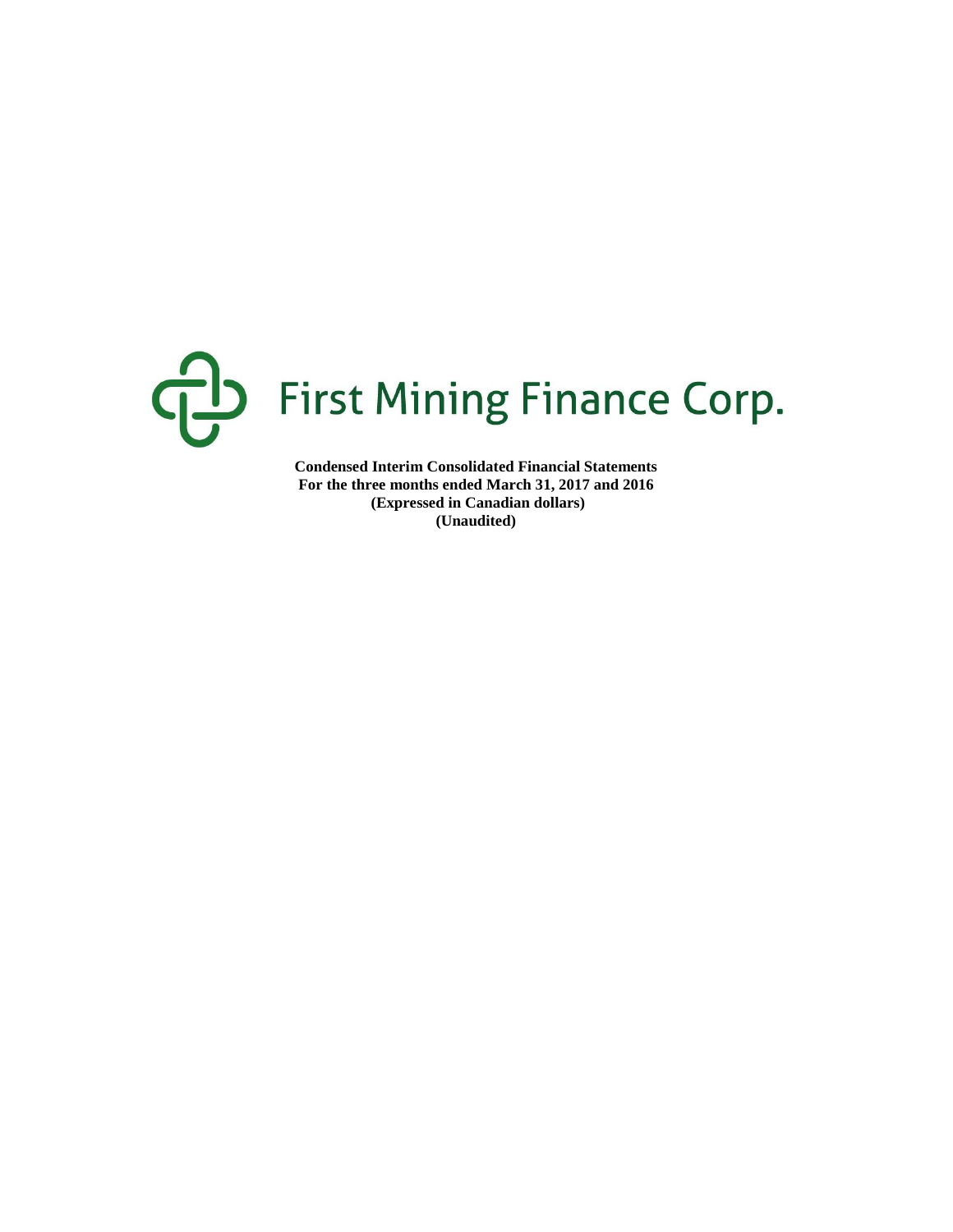CONDENSED INTERIM CONSOLIDATED STATEMENTS OF FINANCIAL POSITION

AS AT MARCH 31, 2017 AND December 31, 2016

(Expressed in Canadian dollars unless otherwise noted)

(Unaudited)

|                                                   | March 31,<br>2017 | December 31,<br>2016 |
|---------------------------------------------------|-------------------|----------------------|
|                                                   |                   |                      |
| <b>ASSETS</b>                                     |                   |                      |
| <b>Current</b>                                    |                   |                      |
| Cash and cash equivalents                         | \$<br>28,078,451  | \$<br>33,157,447     |
| Accounts and other receivables (Note 4)           | 1,616,419         | 1,372,596            |
| Prepaid expenditures                              | 491,977           | 449,194              |
| Marketable securities (Note 5)                    | 5,076,308         | 5,846,627            |
| <b>Total current assets</b>                       | 35,263,155        | 40,825,864           |
| <b>Non-current</b>                                |                   |                      |
| Mineral properties (Note 6)                       | 229,513,009       | 223,462,223          |
| Mineral property investments (Note 7)             | 4,416,780         | 4,416,780            |
| Property and equipment                            | 786,656           | 670,140              |
| <b>Reclamation deposit</b>                        | 115,474           | 115,474              |
| Accounts and other receivables (Note 4)           | 74,245            | 67,976               |
| <b>Total non-current assets</b>                   | 234,906,164       | 228,732,593          |
| <b>TOTAL ASSETS</b>                               | \$<br>270,169,319 | \$<br>269,558,457    |
| <b>LIABILITIES</b>                                |                   |                      |
| <b>Current</b>                                    |                   |                      |
| Accounts payable and accrued liabilities (Note 8) | \$<br>1,456,616   | \$<br>769,675        |
| Loans payable (Note 9)                            | 222,496           | 454,819              |
| <b>Total current liabilities</b>                  | 1,679,112         | 1,224,494            |
| <b>Non-current</b>                                |                   |                      |
| Debenture liability (Note 10)                     | 2,106,371         | 2,106,371            |
| <b>Total liabilities</b>                          | 3,785,483         | 3,330,865            |
| <b>SHAREHOLDERS' EQUITY</b>                       |                   |                      |
| Share capital (Note 11)                           | 266,027,780       | 262,876,204          |
| Warrant and share-based payment reserve (Note 11) | 28,866,562        | 23,941,880           |
| Accumulated other comprehensive (loss) income     | (1,630,307)       | 708,672              |
| Accumulated deficit                               | (26,880,199)      | (21, 299, 164)       |
| <b>Total shareholders' equity</b>                 | 266,383,836       | 266,227,592          |
| TOTAL LIABILITIES AND SHAREHOLDERS' EQUITY        | \$<br>270,169,319 | \$<br>269,558,457    |
| Commitments and contingencies (Note 17)           |                   |                      |

Subsequent events (Note 18)

The consolidated financial statements were approved by the Board of Directors:

Signed: "Keith Neumeyer", Director Signed: "Raymond Polman", Director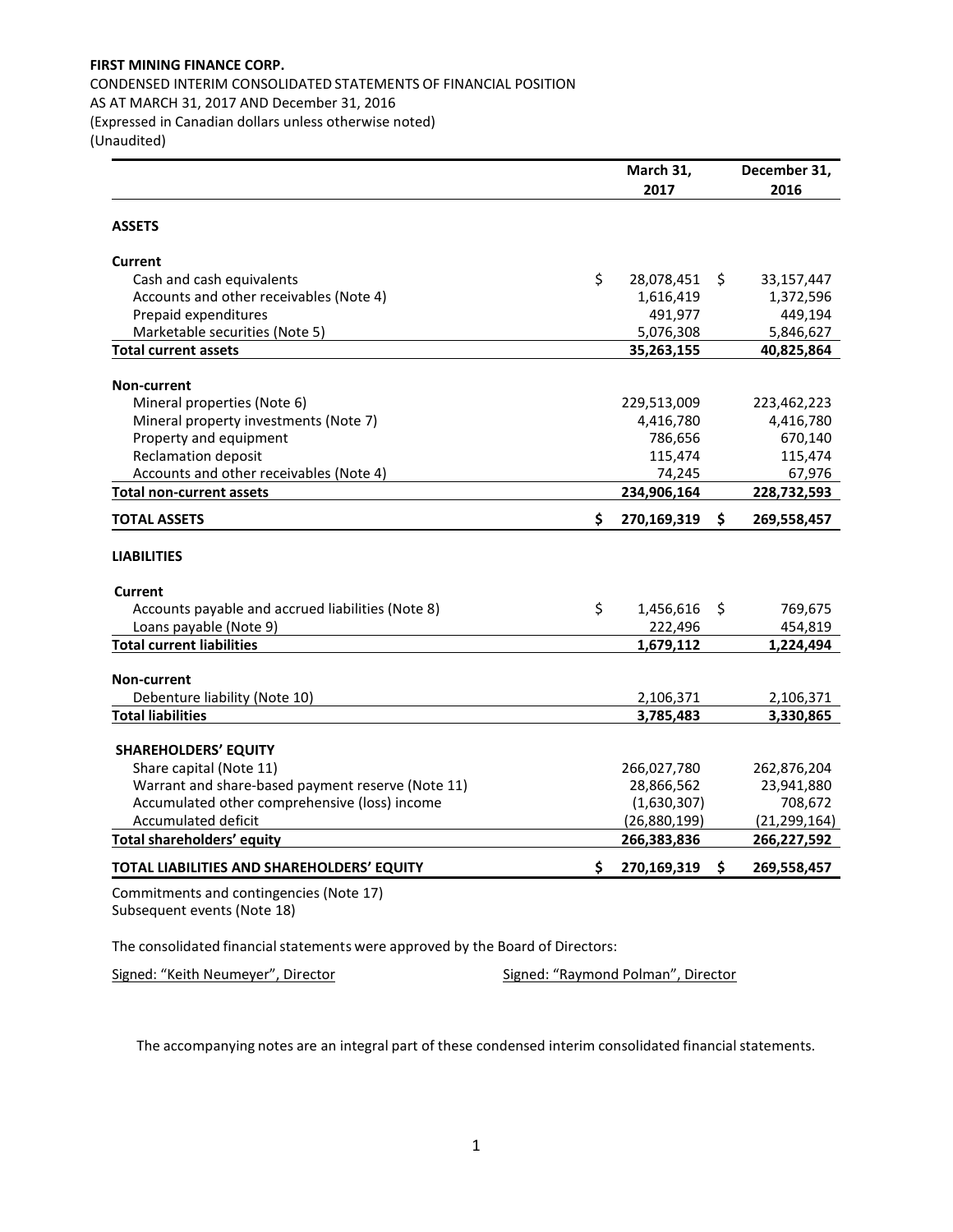# CONDENSED INTERIM CONSOLIDATED STATEMENTS OF NET LOSS AND COMPREHENSIVE LOSS FOR THE THREE MONTHS ENDED MARCH 31, 2017 AND 2016

(Expressed in Canadian dollars unless otherwise noted)

(Unaudited)

|                                                                   | <b>Three months ended</b> |               |
|-------------------------------------------------------------------|---------------------------|---------------|
|                                                                   | March 31,                 |               |
|                                                                   | 2017                      | 2016          |
| <b>EXPENDITURES (Note 12)</b>                                     |                           |               |
| General and administration                                        | \$<br>4,029,360 \$        | 393,043       |
| Exploration, evaluation and reclamation                           | 1,265,069                 | 137,994       |
| Investor relations and marketing communications                   | 1,079,776                 | 590,792       |
| Corporate development and business acquisitions                   | 287,402                   | 14,192        |
| Loss before other items                                           | (6,661,607)               | (1, 136, 021) |
| <b>OTHER ITEMS</b>                                                |                           |               |
| Foreign exchange loss                                             | (31, 910)                 | (117, 715)    |
| Marketable securities fair value adjustment (Note 5)              |                           | (5,886)       |
| Interest and other expenses                                       | (62, 789)                 | (33, 795)     |
| Interest and other income                                         | 103,327                   | 3,311         |
| Net loss for the period                                           | \$<br>$(6,652,979)$ \$    | (1, 290, 106) |
| <b>Other comprehensive loss</b>                                   |                           |               |
| Items that will not be reclassified to net income or loss:        |                           |               |
| Marketable securities fair value adjustment (Note 5)              | (1, 243, 244)             |               |
| Items that may be reclassified to net income or loss:             |                           |               |
| Currency translation adjustment                                   | (23, 791)                 | (564, 658)    |
| Other comprehensive loss                                          | (1, 267, 035)             | (564, 658)    |
| Total comprehensive loss for the period                           | \$<br>$(7,920,014)$ \$    | (1,854,764)   |
| Basic and diluted loss per share                                  | \$<br>$(0.01)$ \$         | (0.00)        |
| Weighted average number of shares outstanding - Basic and Diluted | 541,710,089               | 308,685,956   |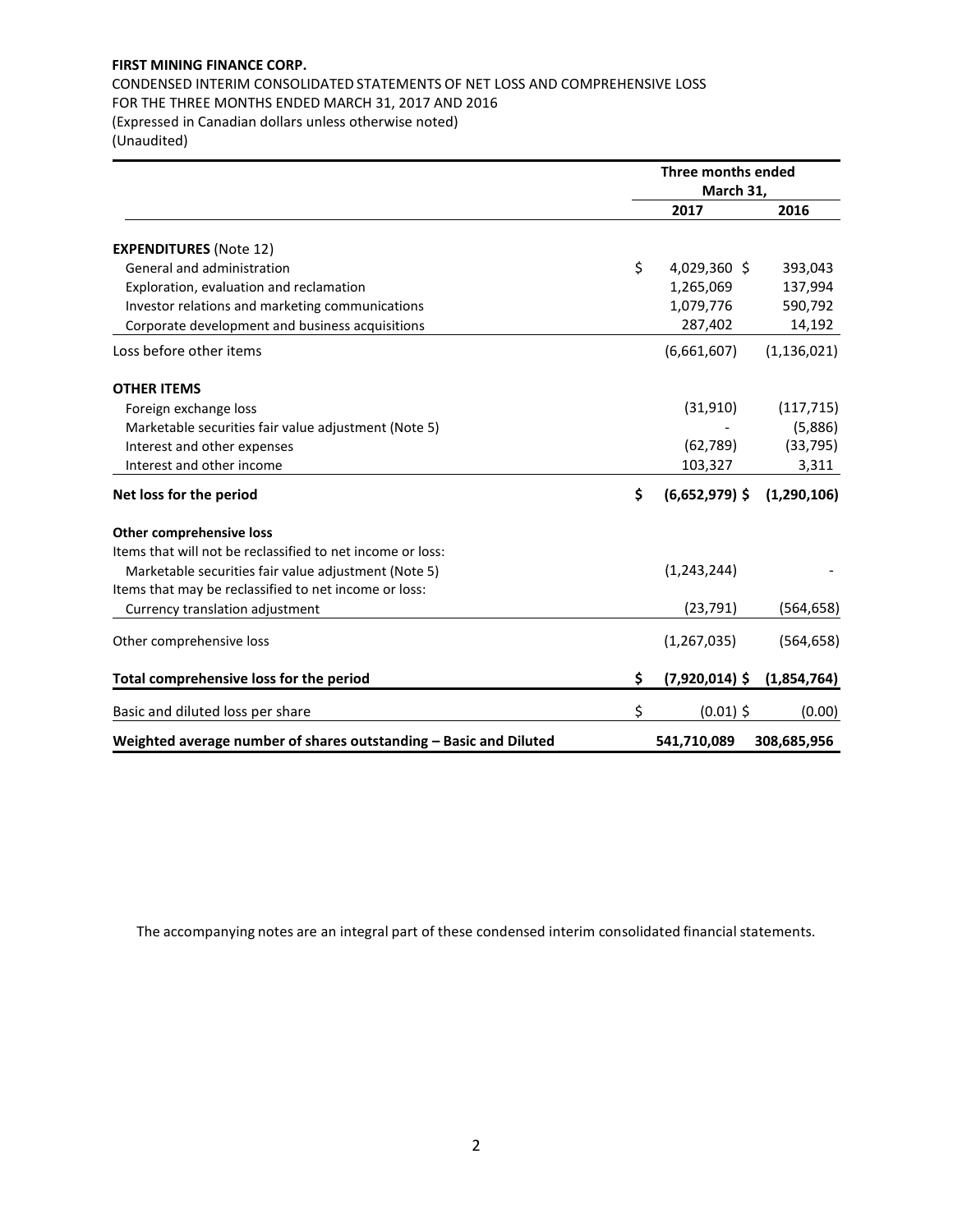CONDENSED INTERIM CONSOLIDATED STATEMENTS OF CASH FLOWS FOR THE THREE MONTHS ENDED MARCH 31, 2017 AND 2016

(Expressed in Canadian dollars unless otherwise noted) (Unaudited)

|                                                                  | Three months ended March 31, |                  |    |               |  |  |  |
|------------------------------------------------------------------|------------------------------|------------------|----|---------------|--|--|--|
|                                                                  |                              | 2017             |    | 2016          |  |  |  |
| Cash flows from operating activities                             |                              |                  |    |               |  |  |  |
| Net loss for the period                                          | \$                           | $(6,652,979)$ \$ |    | (1, 290, 106) |  |  |  |
| Adjustments for:                                                 |                              |                  |    |               |  |  |  |
| Depreciation                                                     |                              | 73,100           |    | 21,808        |  |  |  |
| Unrealized foreign exchange loss                                 |                              | 24,573           |    | 48,789        |  |  |  |
| Marketable securities fair value adjustment (Note 5)             |                              |                  |    | 5,886         |  |  |  |
| Share-based payments (Note 11(d))                                |                              | 5,294,137        |    | 57,933        |  |  |  |
| Accrued interest income                                          |                              | (44, 226)        |    | (86)          |  |  |  |
| Accrued interest expense                                         |                              | 59,593           |    | 16,289        |  |  |  |
| Operating cash flows before movements in working capital         |                              | (1, 245, 802)    |    | (1, 139, 487) |  |  |  |
| Changes in non-cash working capital items:                       |                              |                  |    |               |  |  |  |
| (Increase) decrease in accounts receivable                       |                              | (207, 472)       |    | 264,874       |  |  |  |
| (Increase) decrease in prepaid expenditures                      |                              | (42, 620)        |    | 20,711        |  |  |  |
| Increase (decrease) in accounts payables and accrued liabilities |                              | 633,441          |    | (1,876,958)   |  |  |  |
| Total cash used in operating activities                          |                              | (862, 453)       |    | (2,730,860)   |  |  |  |
| Cash flows from investing activities                             |                              |                  |    |               |  |  |  |
| Property and equipment purchases                                 |                              | (191, 626)       |    | (77, 503)     |  |  |  |
| Mineral property expenditures (Note 6)                           |                              | (3,398,008)      |    | (883, 741)    |  |  |  |
| Other receivables or payments (incurred) recovered               |                              | (6, 268)         |    | 2,142         |  |  |  |
| Decrease in deferred acquisition costs                           |                              |                  |    | (13, 355)     |  |  |  |
| Purchase of marketable securities                                |                              | (472, 925)       |    |               |  |  |  |
| Cash expended in acquisition of mineral properties               |                              | (250,000)        |    |               |  |  |  |
| Cash expended in Goldrush acquisition                            |                              |                  |    | (101, 515)    |  |  |  |
| Cash acquired in Goldrush acquisition                            |                              |                  |    | 3,446,574     |  |  |  |
| Total cash (used in) provided by investing activities            |                              | (4,318,827)      |    | 2,372,602     |  |  |  |
| Cash flows from financing activities                             |                              |                  |    |               |  |  |  |
| Proceeds from exercise of warrants and stock options             |                              | 352,121          |    | 1,308,795     |  |  |  |
| Repayments of loans payable (Note 9)                             |                              | (232, 774)       |    |               |  |  |  |
| Total cash provided by financing activities                      |                              | 119,347          |    | 1,308,795     |  |  |  |
| Foreign exchange effect on cash                                  |                              | (17,063)         |    | (92, 795)     |  |  |  |
| Change in cash and cash equivalents                              |                              | (5,078,996)      |    | 857,742       |  |  |  |
| Cash and cash equivalents, beginning                             |                              | 33,157,447       |    | 683,608       |  |  |  |
| Cash and cash equivalents, ending                                | \$                           | 28,078,451       | \$ | 1,541,350     |  |  |  |

Supplemental cash flow information (Note 15)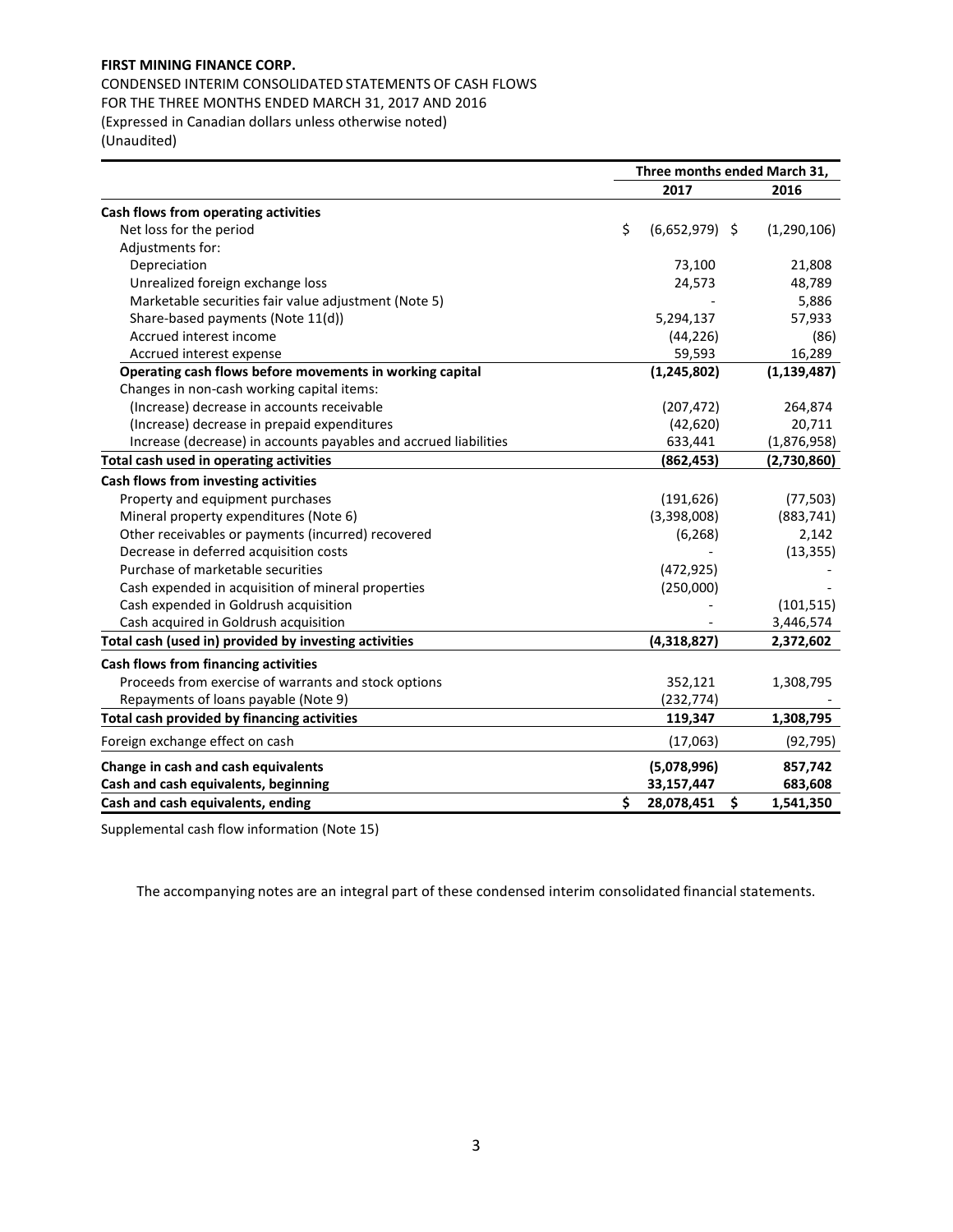CONDENSED INTERIM CONSOLIDATED STATEMENTS OF CHANGES IN EQUITY FOR THE THREE MONTHS ENDED MARCH 31, 2017 AND 2016 (Expressed in Canadian dollars unless otherwise noted)

(Unaudited)

|                                                    | Number of<br>common<br>shares | Capital<br>stock              | Warrant<br>reserve       | Share-based<br>payment<br>reserve | Accumulated<br>other<br>comprehensive<br>income (loss) | Accumulated<br>deficit | Total         |
|----------------------------------------------------|-------------------------------|-------------------------------|--------------------------|-----------------------------------|--------------------------------------------------------|------------------------|---------------|
| Balance as at December 31, 2015                    | 293,289,909<br>- \$           | 104,895,131 \$                | 4,685,609 \$             | 3,031,646 \$                      | 2,092,242 \$                                           | $(10, 144, 241)$ \$    | 104,561,387   |
| Shares issued on settlement of debt                | 323,076                       | 126,000                       |                          |                                   |                                                        |                        | 126,000       |
| Shares issued on acquisition of Goldrush           | 11,950,223                    | 4,780,089                     |                          |                                   |                                                        |                        | 4,780,089     |
| <b>Exercise of options</b>                         | 1,599,139                     | 662,125                       | $\overline{\phantom{a}}$ | (340, 547)                        |                                                        |                        | 321,578       |
| <b>Exercise of warrants</b>                        | 5,614,835                     | 2,549,290                     | (1,562,073)              |                                   |                                                        |                        | 987,217       |
| Share-based payments                               |                               |                               |                          | 57,933                            |                                                        |                        | 57,933        |
| Loss for the period                                |                               |                               |                          |                                   |                                                        | (1,290,106)            | (1, 290, 106) |
| Other comprehensive loss                           |                               |                               |                          | $\overline{\phantom{a}}$          | (564, 658)                                             |                        | (564, 658)    |
| Balance as at March 31, 2016                       |                               | 312,777,182 \$ 113,012,635 \$ | 3,123,536 \$             | 2,749,032 \$                      | 1,527,584 \$                                           | $(11, 434, 347)$ \$    | 108,978,440   |
| Balance as at December 31, 2016                    |                               | 539,439,736 \$ 262,876,204 \$ | 15,360,264 \$            | 8,581,616 \$                      | 708,672 \$                                             | $(21, 299, 164)$ \$    | 266,227,592   |
| Impact of adopting IFRS 9 (Note 3)                 |                               |                               |                          |                                   | (1,071,944)                                            | 1,071,944              |               |
| Balance as at January 1, 2017 (restated)           | 539,439,736 \$                | 262,876,204 \$                | 15,360,264 \$            | 8,581,616 \$                      | $(363, 272)$ \$                                        | $(20, 227, 220)$ \$    | 266,227,592   |
| Shares issued on acquisition of mineral properties | 2,700,000                     | 2,430,000                     |                          |                                   |                                                        |                        | 2,430,000     |
| Exercise of options (Note 11(d))                   | 483,234                       | 303,970                       |                          | (124, 970)                        |                                                        |                        | 179,000       |
| Exercise of warrants (Note 11(c))                  | 845,263                       | 417,606                       | (244, 485)               |                                   |                                                        |                        | 173,121       |
| Share-based payments (Note 11(d))                  |                               |                               | $\overline{\phantom{a}}$ | 5,294,137                         |                                                        |                        | 5,294,137     |
| Loss for the period                                |                               |                               |                          |                                   |                                                        | (6,652,979)            | (6,652,979)   |
| Other comprehensive loss                           |                               |                               |                          |                                   | (1, 267, 035)                                          |                        | (1, 267, 035) |
| Balance as at March 31, 2017                       |                               | 543,468,233 \$ 266,027,780 \$ | 15,115,779 \$            | 13,750,783 \$                     | $(1,630,307)$ \$                                       | $(26,880,199)$ \$      | 266,383,836   |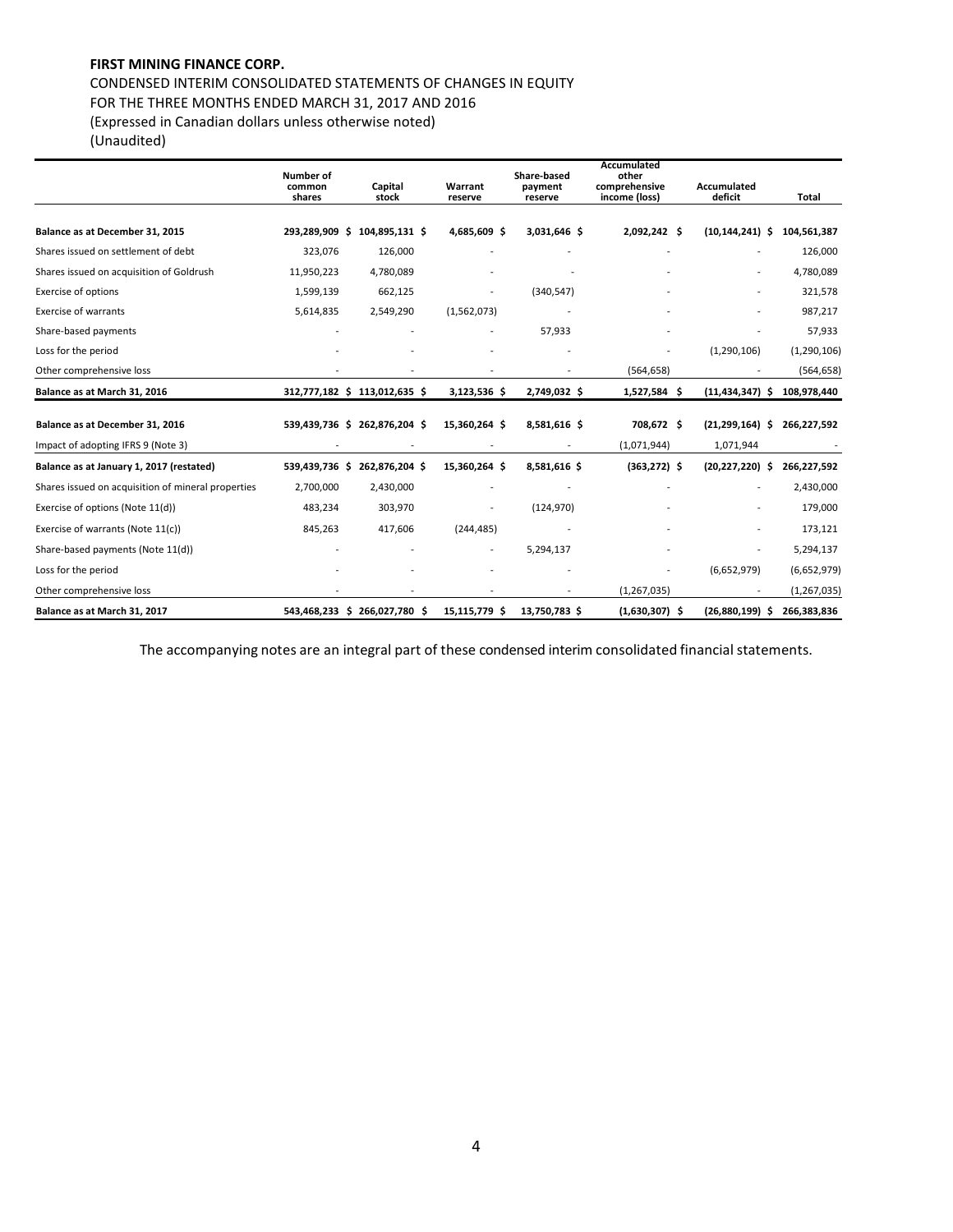#### **1. NATURE OF OPERATIONS**

First Mining Finance Corp. (formerly Albion Petroleum Ltd. ("Albion")) (the "Company" or "First Mining") was incorporated pursuant to the provisions of the *Business Corporations Act* (Alberta) on April 4, 2005.

The Company's principal activity is the acquisition of high-quality mineral assets and exploration and evaluation of its North American property portfolio. During the year ended December 31, 2016, the Company completed acquisitions of Goldrush Resources Ltd. ("Goldrush") on January 7, 2016, Clifton Star Resources Inc. ("Clifton") on April 8, 2016, the Pitt Gold exploration property from Brionor Resources Inc. ("Brionor") on April 28, 2016, Cameron Gold Operations Ltd. ("Cameron Gold'') from Chalice Gold Mines Ltd. ("Chalice") on June 9, 2016, and Tamaka Gold Corporation ("Tamaka") on June 16, 2016. On September 26, 2016, the Company completed the divestiture of three Mexican silver exploration properties to Silver One Resources Inc. ("Silver One"). During the three months ended March 31, 2017, the Company completed the acquisition of mining claims located near Pickle Lake, Ontario and in the Township of Duparquet, Québec, which are adjacent to two of the Company's existing properties.

First Mining is a public company which is listed on the TSX Venture Exchange (the "TSXV") under the symbol "FF", on the OTCQX under the symbol "FFMGF", and on the Frankfurt Stock Exchange under the symbol "FMG".

The Company's head office and principal address is located at Suite 1805 – 925 West Georgia Street, Vancouver, British Columbia, Canada, V6C 3L2.

## **2. BASIS OF PRESENTATION**

These condensed interim consolidated financial statements have been prepared in accordance with, International Accounting Standard 34, *Interim Financial Reporting* ("IAS 34") using policies consistent with International Financial Reporting Standards ("IFRS") as issued by the International Accounting Standards Board ("IASB") and interpretations of the International Financial Reporting Interpretations Committee ("IFRIC"). Except as described in Note 3, the Company uses the same accounting policies and methods of computation as in the annual consolidated financial statements for the year ended December 31, 2016, which should be read in conjunction with these condensed interim consolidated financial statements.

These condensed interim consolidated financial statements have been prepared under the historical cost method, except for financial instruments classified as fair value through profit and loss or fair value through other comprehensive income, which are stated at their fair value. The condensed interim consolidated financial statements are presented in Canadian dollars, which is the functional currency of the Company's Canadian entities. The functional currency of the Company's foreign subsidiaries is US dollars.

The preparation of condensed interim consolidated financial statements requires management to make judgments, estimates and assumptions disclosed in note 3 of its audited consolidated financial statements for the year ended December 31, 2016.

The use of judgments, estimates and assumptions affect the application of accounting policies and the reported amounts of assets and liabilities, income and expense. Actual results may differ from these estimates.

These condensed interim consolidated financial statements were approved by the Board of Directors on May 10, 2017.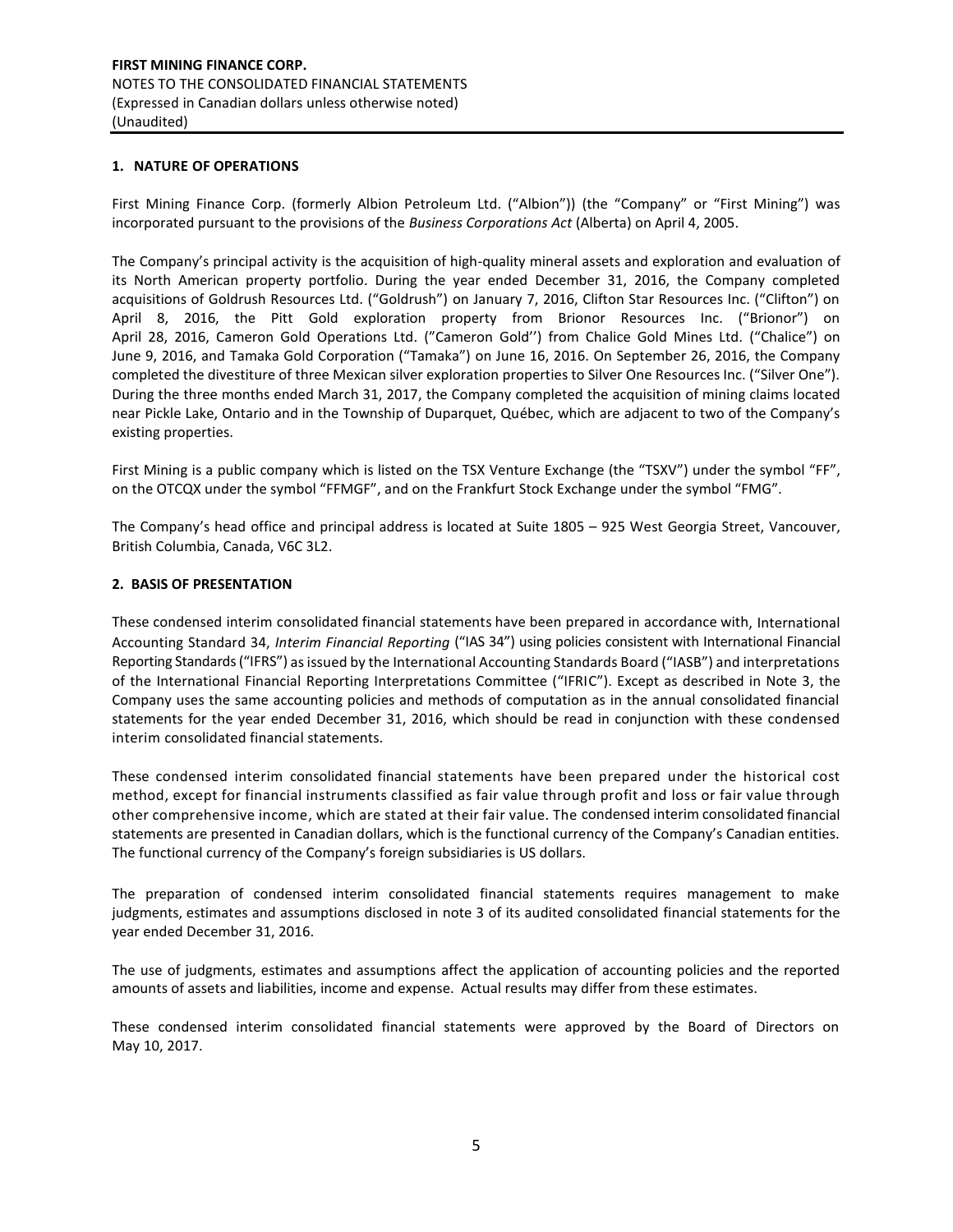## **3. ACCOUNTING POLICIES**

These consolidated financial statements have been prepared using accounting policies consistent with those used in the Company's 2016 audited consolidated annual financial statements, except as described below.

#### Change in accounting policies – Financial Instruments

The Company has early adopted all of the requirements of IFRS 9 *Financial Instruments* ("IFRS 9") as of January 1, 2017. IFRS 9 will replace IAS 39 *Financial Instruments: Recognition and Measurement* ("IAS 39"). IFRS 9 utilizes a revised model for recognition and measurement of financial instruments and a single, forward-looking "expected loss" impairment model. Most of the requirements in IAS 39 for classification and measurement of financial liabilities were carried forward in IFRS 9, so the Company's accounting policy with respect to financial liabilities is unchanged.

As a result of the early adoption of IFRS 9, management has changed its accounting policy for financial assets retrospectively, for assets that were recognized at the date of application. The change did not impact the carrying value of any financial assets on transition date. The main area of change is the accounting for equity securities previously classified as fair value through profit and loss.

The following is the Company's new accounting policy for financial instruments under IFRS 9.

(a) Classification

The Company classifies its financial instruments in the following categories: at fair value through profit and loss ("FVTPL"), at fair value through other comprehensive income ("FVTOCI") or at amortized cost. The Company determines the classification of financial assets at initial recognition. The classification of debt instruments is driven by the Company's business model for managing the financial assets and their contractual cash flow characteristics. Equity instruments that are held for trading (including all equity derivative instruments) are classified as FVTPL, for other equity instruments, on the day of acquisition the Company can make an irrevocable election (on an instrument-by-instrument basis) to designate them as at FVTOCI. Financial liabilities are measured at amortized cost, unless they are required to be measured at FVTPL (such as instruments held for trading or derivatives) or the Company has opted to measure them at FVTPL.

The Company completed a detailed assessment of its financial assets and liabilities as at January 1, 2017. The following table shows the original classification under IAS 39 and the new classification under IFRS 9:

| <b>Financial assets/liabilities</b>      | <b>Original classification</b> | <b>New classification</b> |
|------------------------------------------|--------------------------------|---------------------------|
|                                          | <b>IAS 39</b>                  | <b>IFRS 9</b>             |
| Cash and cash equivalents                | Amortized cost                 | Amortized cost            |
| Accounts and other receivables           | Amortized cost                 | Amortized cost            |
| Marketable securities                    | <b>FVTPL</b>                   | <b>FVTOCI</b>             |
| Mineral property investments             | <b>FVTPL</b>                   | <b>FVTOCI</b>             |
| <b>Reclamation deposit</b>               | Amortized cost                 | Amortized cost            |
| Accounts payable and accrued liabilities | Amortized cost                 | Amortized cost            |
| Loans payable                            | Amortized cost                 | Amortized cost            |
| Debenture liability                      | Amortized cost                 | Amortized cost            |

Upon the adoption of IFRS 9, the Company made an irrevocable election to classify marketable securities and mineral property investments as FVTOCI given they are not held for trading and are instead held as strategic investments that align with the Company's corporate objectives.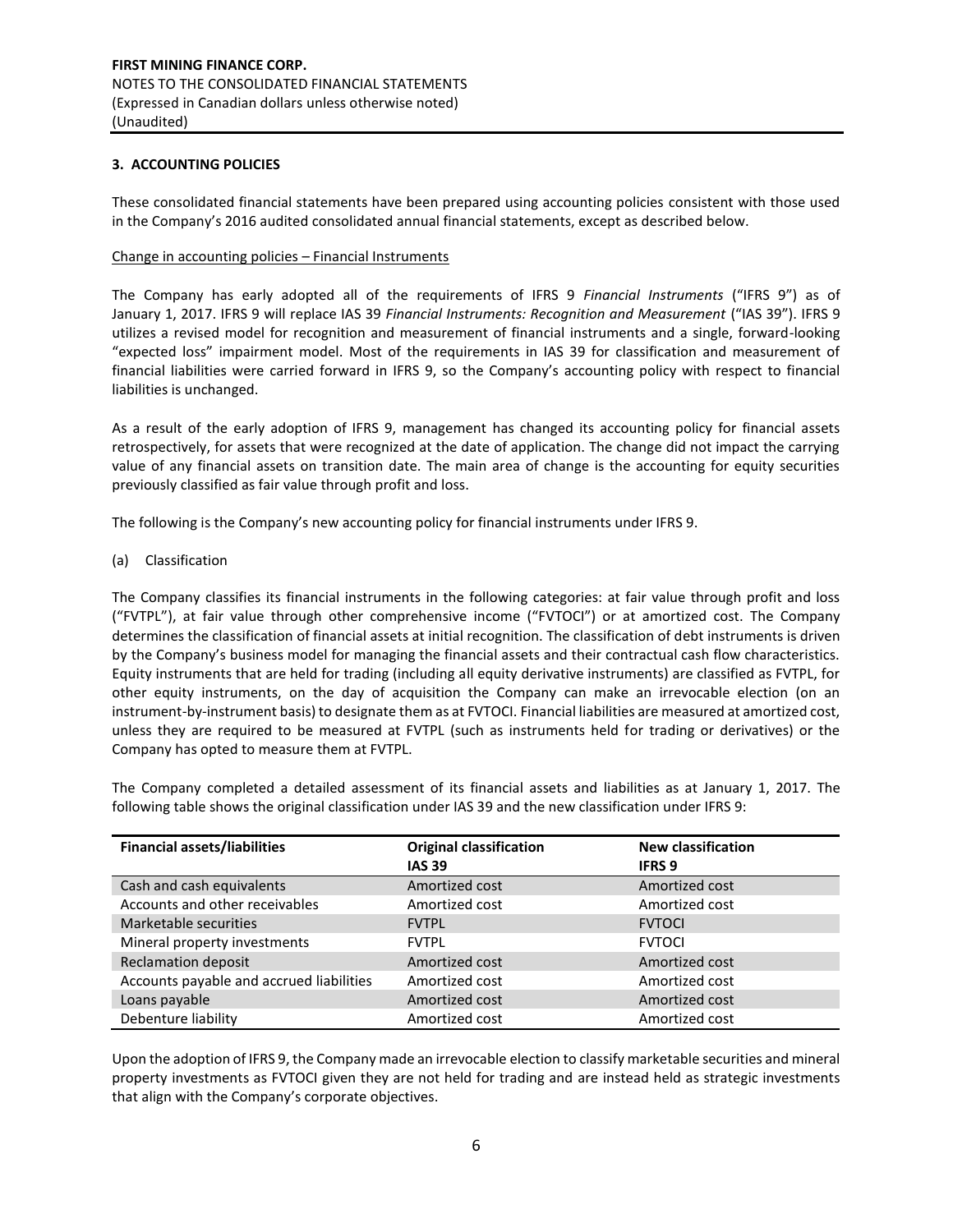## **3. ACCOUNTING POLICIES** (continued)

#### Change in accounting policies – Financial Instruments (continued)

As the Company is not restating prior periods, it has recognized the effects of retrospective application to shareholders' equity at the beginning of the 2017 annual reporting period that includes the date of initial application. Therefore, the adoption of IFRS 9 resulted in a decrease to opening accumulated deficit on January 1, 2017 of \$1,071,944 (see table below) with a corresponding adjustment to accumulated other comprehensive (loss) income.

| <b>Security</b>                        | <b>Accumulated fair value gain (loss)</b><br>as at December 31, 2016 |
|----------------------------------------|----------------------------------------------------------------------|
| Silver One Resources Inc. (TSX.V: SVE) | (1,080,000)                                                          |
| Other marketable securities            | 8,056                                                                |
| <b>Total</b>                           | (1,071,944)                                                          |

#### (b) Measurement

#### **Financial assets at FVTOCI**

Elected investments in equity instruments at FVTOCI are initially recognized at fair value plus transaction costs. Subsequently they are measured at fair value, with gains and losses arising from changes in fair value recognized in other comprehensive (loss) income.

#### **Financial assets and liabilities at amortized cost**

Financial assets and liabilities at amortized cost are initially recognized at fair value, and subsequently carried at amortized cost less any impairment.

#### **Financial assets and liabilities at FVTPL**

Financial assets and liabilities carried at FVTPL are initially recorded at fair value and transaction costs are expensed in the consolidated statements of net loss. Realized and unrealized gains and losses arising from changes in the fair value of the financial assets and liabilities held at FVTPL are included in the consolidated statements of net (loss) income in the period in which they arise. Where management has opted to recognize a financial liability at FVTPL, any changes associated with the Company's own credit risk will be recognized in other comprehensive (loss) income.

(c) Impairment of financial assets at amortized cost

The Company recognizes a loss allowance for expected credit losses on financial assets that are measured at amortized cost.

At each reporting date, the Company measures the loss allowance for the financial asset at an amount equal to the lifetime expected credit losses if the credit risk on the financial asset has increased significantly since initial recognition. If at the reporting date, the financial asset has not increased significantly since initial recognition, the Company measures the loss allowance for the financial asset at an amount equal to twelve month expected credit losses.

Impairment losses on financial assets carried at amortized cost are reversed in subsequent periods if the amount of the loss decreases and the decrease can be objectively related to an event occurring after the impairment was recognized.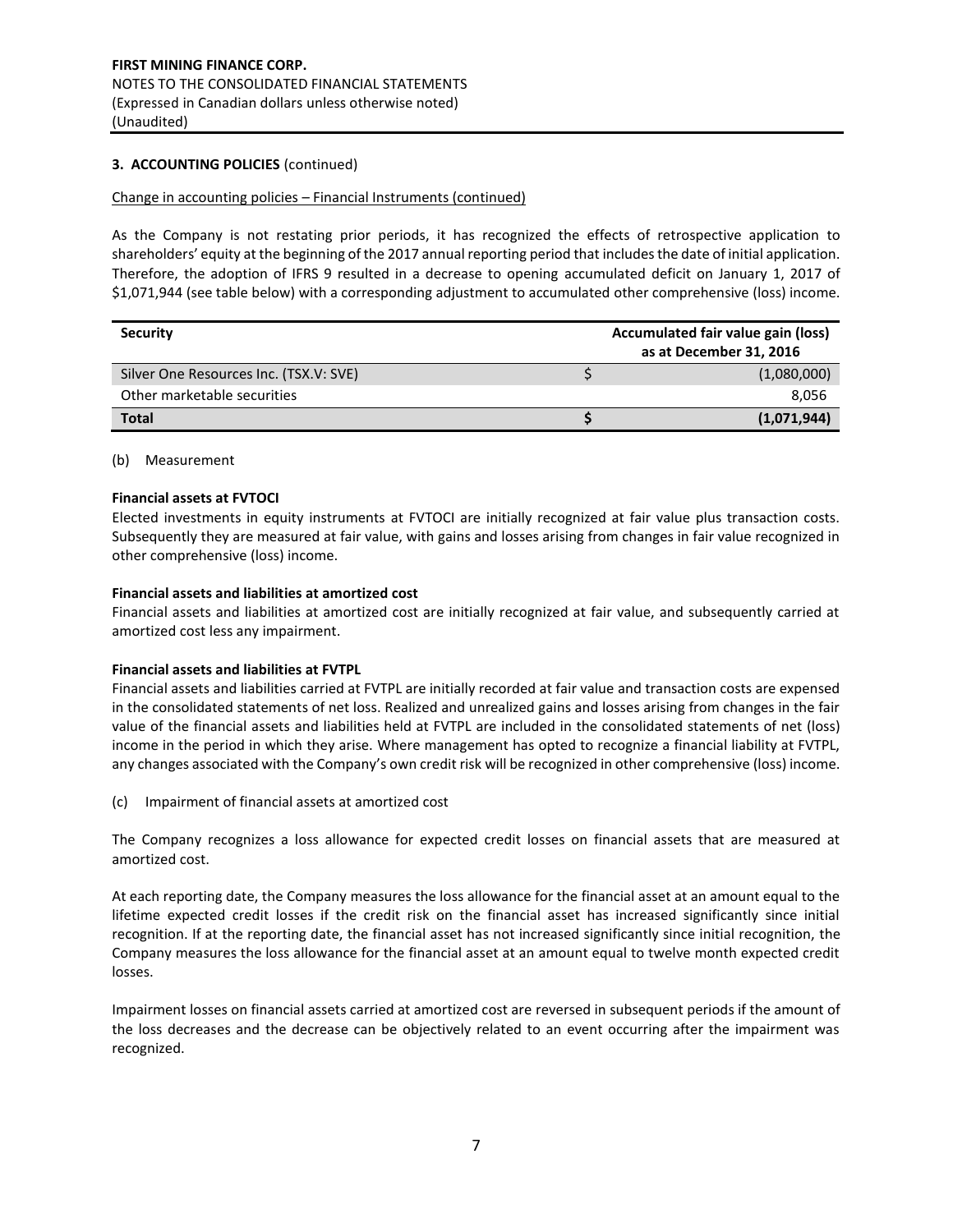## **3. ACCOUNTING POLICIES** (continued)

Change in accounting policies – Financial Instruments (continued)

(d) Derecognition

#### **Financial assets**

The Company derecognizes financial assets only when the contractual rights to cash flows from the financial assets expire, or when it transfers the financial assets and substantially all the associated risks and rewards of ownership to another entity. Gains and losses on derecognition are generally recognized in the consolidated statements of net (loss) income. However, gains and losses on derecognition of financial assets classified as FVTOCI remain within the accumulated other comprehensive (loss) income.

#### **Financial liabilities**

The Company derecognizes financial liabilities only when its obligations under the financial liabilities are discharged, cancelled or expired. The difference between the carrying amount of the financial liability derecognized and the consideration paid and payable, including any non-cash assets transferred or liabilities assumed, is recognized in the consolidated statements of net (loss) income.

#### Accounting Standards Issued but Not Yet Applied

The following are accounting standards anticipated to be effective January 1, 2018 or later:

## IFRS 15 *Revenue from Contracts with Customers*

IFRS 15 will replace IAS 18 *Revenue*, IAS 11 *Construction Contracts*, and related interpretations on revenue. IFRS 15 establishes a single five‐step model framework for determining the nature, amount, timing and uncertainty of revenue and cash flows arising from a contract with a customer. Application of the standard is mandatory for annual periods beginning on or after January 1, 2018, with early application permitted. Currently, no impact on the Company's consolidated financial statements is expected.

#### IFRS 16 *Leases*

IFRS 16 will replace IAS 17 *Leases*. IFRS 16 specifies how to recognize, measure, present and disclose leases. The standard provides a single lessee accounting model, requiring lessees to recognize assets and liabilities for all leases unless the lease term is 12 months or less or the underlying asset has a low value. Application of the standard is mandatory for annual periods beginning on or after January 1, 2019, with early application permitted. Currently, no material impact on the Company's consolidated financial statements is expected.

There are no other IFRS or International Financial Reporting Interpretations Committee interpretations that are not yet effective that would be expected to have a material impact on the Company's consolidated financial statements.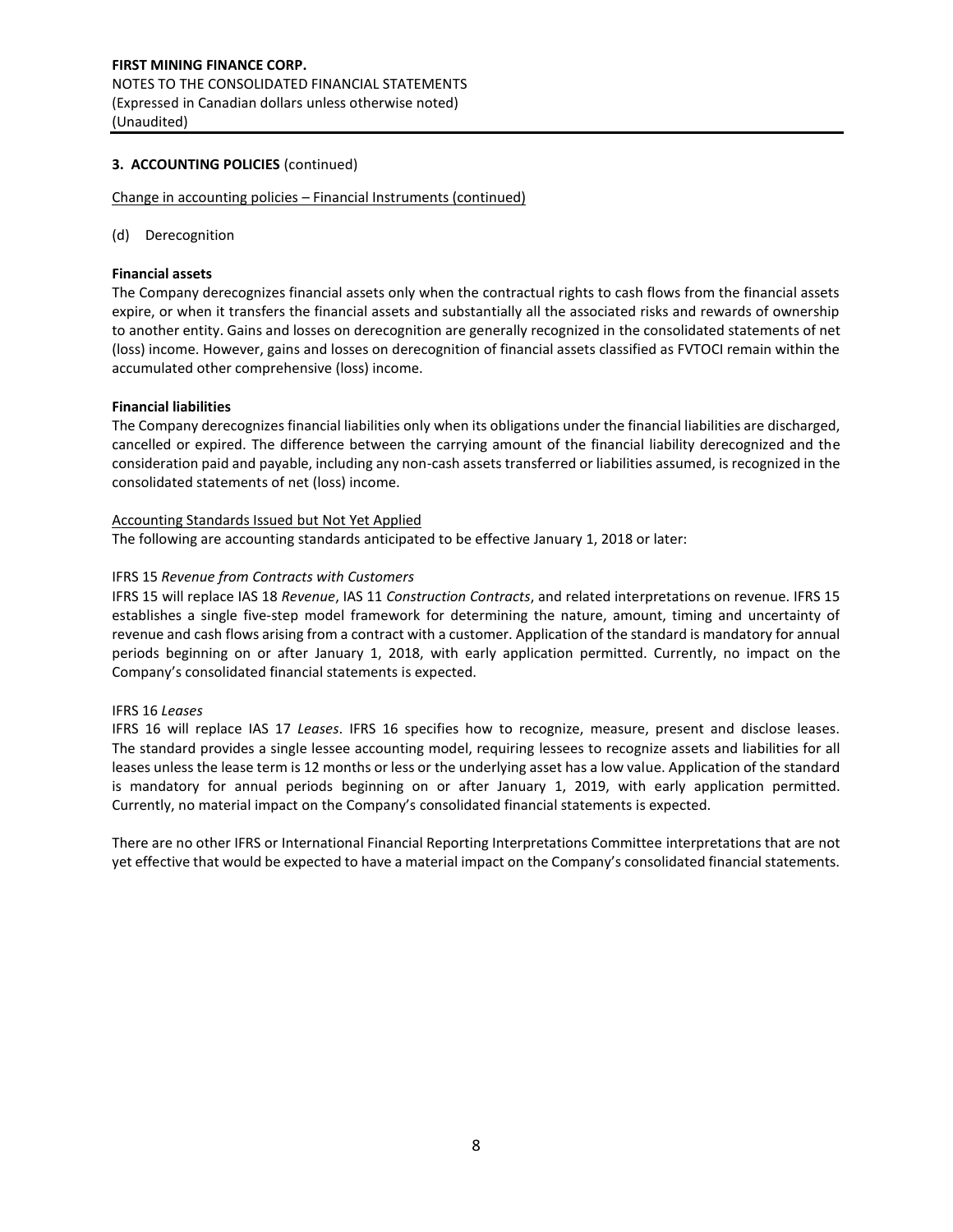#### **4. ACCOUNTS AND OTHER RECEIVABLES**

| Category                                     | March 31,<br>2017 |   | December 31,<br>2016 |
|----------------------------------------------|-------------------|---|----------------------|
| Current                                      |                   |   |                      |
| <b>GST</b> receivables                       | \$<br>382,432 \$  |   | 179,569              |
| Quebec mining tax receivables                | 61,002            |   | 61,002               |
| Other receivables $(1)$                      | 506,885           |   | 460,675              |
| Nord Prognoz receivable <sup>(2)</sup>       | 666,100           |   | 671,350              |
| Total current accounts and other receivables | \$<br>1,616,419   | S | 1,372,596            |
| Non-current                                  |                   |   |                      |
| Mexican VAT receivable                       | 74,245            |   | 67,976               |
|                                              |                   |   |                      |
| <b>Total accounts and other receivables</b>  | 1,690,664         |   | 1,440,572            |

(1) Current other receivables include a balance of USD\$250,000 which represents the consideration for title transfer of the Goldrush West Africa SARL Rima permit and the remainder is related to interest and other miscellaneous receivables. See Note 18 (b).

(2) The Nord Prognoz receivable relates to USD\$500,000 owing from Nord Prognoz Ltd ("Nord Prognoz"), as the residual consideration payable to Goldrush for the sale of its then wholly-owned subsidiary Goldrush Burkina SARL in 2014. The amount is held in escrow and subject to any deductions for certain liabilities that occurred prior to closing the Goldrush Burkina SARL transaction. Terms of the contract specify that the amount owing will be released from escrow on December 31, 2017.

#### **5. MARKETABLE SECURITIES**

| <b>Security</b>                        | March 31,    | December 31, |
|----------------------------------------|--------------|--------------|
|                                        | 2017         | 2016         |
| Silver One Resources Inc. (TSX.V: SVE) | 3,780,000 \$ | 5,280,000    |
| Other marketable securities            | 1,296,308    | 566,627      |
| <b>Total</b>                           | 5,076,308    | 5,846,627    |

During the three months ended March 31, 2017, the Company recognized an unrealized loss of \$1,243,244 (2016 – \$5,886) related to the fair value adjustments of its marketable securities.

The Company early adopted all of the requirements of IFRS 9 as of January 1, 2017. Under IFRS 9, all marketable securities owned by the Company are reclassified as FVTOCI, with fair value loss of \$1,243,244 recorded in other comprehensive loss for the three months ended March 31, 2017. Had the Company not early adopted IFRS 9 and reclassified all marketable securities as FVTOCI, the fair value loss would have been recorded in the consolidated statements of net loss under IAS 39.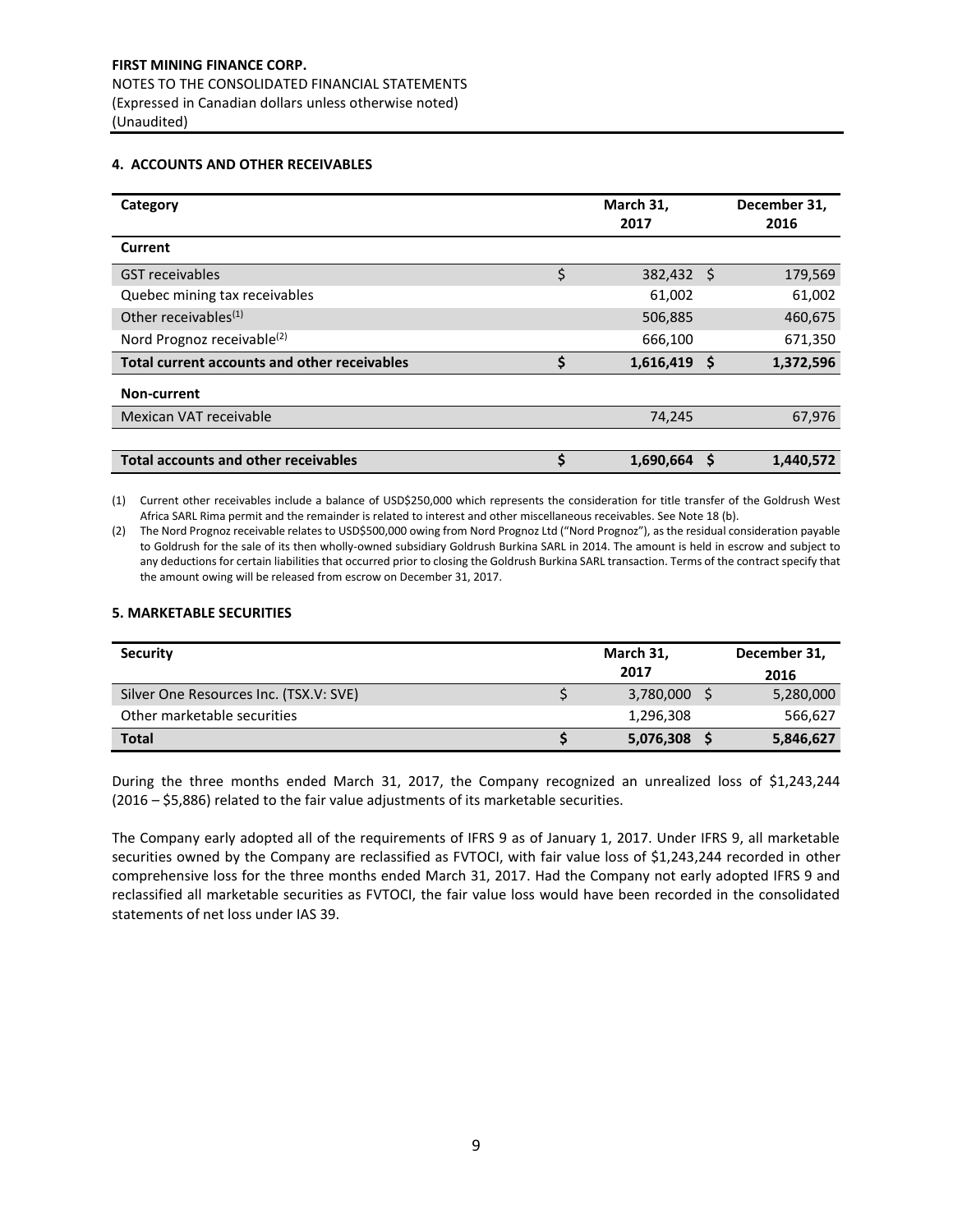## **FIRST MINING FINANCE CORP.** NOTES TO THE CONSOLIDATED FINANCIAL STATEMENTS (Expressed in Canadian dollars unless otherwise noted) (Unaudited)

#### **6. MINERAL PROPERTIES**

As at March 31, 2017 and December 31, 2016, the Company has capitalized the following acquisition, exploration and evaluation costs on its mineral properties:

|                                 |    | <b>Balance December</b><br>31, 2016 |     | Acquisition              |    | Concessions,<br>taxes, and<br>royalties |     | Wages and<br>salaries    |   | Drilling,<br>exploration,<br>and technical<br>consulting | Assaying, field<br>supplies, and<br>environmental |     | Travel and<br>other<br>expenditures |    | Total<br>expenditures |    | Option<br>payments and<br>expenditures<br>recovered | Currency<br>translation<br>adjustments | Disposal or<br>write-down of<br>mineral<br>properties |    | <b>Balance</b><br>Mar 31, 2017 |
|---------------------------------|----|-------------------------------------|-----|--------------------------|----|-----------------------------------------|-----|--------------------------|---|----------------------------------------------------------|---------------------------------------------------|-----|-------------------------------------|----|-----------------------|----|-----------------------------------------------------|----------------------------------------|-------------------------------------------------------|----|--------------------------------|
| Hope Brook                      | -Ś | 17,595,297 \$                       |     | $\sim$                   | -S | 20,000                                  | \$. |                          |   | 750 \$                                                   | $(735)$ \$                                        |     | $8$   \$                            |    | 20,023                |    |                                                     |                                        | $\sim$                                                | -S | 17,615,320                     |
| Springpole                      |    | 68,121,214                          |     | $\sim$                   |    | 2,853                                   |     | 70,211                   |   | 152,058                                                  | 195,330                                           |     | 31,052                              |    | 451,504               |    |                                                     |                                        | $\sim$                                                |    | 68,572,718                     |
| <b>Pickle Crow</b>              |    | 15,821,422                          |     |                          |    | 35,992                                  |     | 3,826                    |   | 221,777                                                  | 20,228                                            |     | 20,311                              |    | 302,134               |    |                                                     |                                        | $\sim$                                                |    | 16,123,556                     |
| Duquesne                        |    | 5,023,019                           |     | $\sim$                   |    | 598                                     |     |                          |   | 1,088                                                    | 367                                               |     | 1,409                               |    | 3,462                 |    |                                                     |                                        | $\sim$                                                |    | 5,026,481                      |
| Pitt                            |    | 2,073,841                           |     | $\sim$                   |    |                                         |     | $\overline{\phantom{a}}$ |   | 3,821                                                    | 125                                               |     |                                     |    | 3,946                 |    |                                                     |                                        | $\overline{\phantom{a}}$                              |    | 2,077,787                      |
| Cameron                         |    | 26,016,703                          |     | $\sim$                   |    | 31,005                                  |     | 1,587                    |   | 66,371                                                   | 13,212                                            |     | 646                                 |    | 112,821               |    | $\overline{\phantom{a}}$                            |                                        | $\overline{\phantom{a}}$                              |    | 26,129,524                     |
| Goldlund                        |    | 85,103,290                          |     | $\overline{\phantom{a}}$ |    | 1,926                                   |     | 186,095                  |   | 1,680,875                                                | 129,476                                           |     | 221,455                             |    | 2,219,827             |    | $\overline{\phantom{a}}$                            | $\overline{a}$                         | $\overline{\phantom{a}}$                              |    | 87,323,117                     |
| Others in Canada <sup>(1)</sup> |    | $\overline{\phantom{a}}$            |     | 2,680,000                |    | 751                                     |     | 114                      |   | 4,240                                                    | $\overline{\phantom{a}}$                          |     |                                     |    | 5,105                 |    |                                                     |                                        | $\overline{\phantom{a}}$                              |    | 2,685,105                      |
| <b>Canada Total</b>             |    | 219,754,786                         |     | 2,680,000                |    | 93,125                                  |     | 261,833                  |   | 2,130,980                                                | 358,003                                           |     | 274,881                             | .s | 3,118,822             | S  |                                                     |                                        | $\sim$                                                | \$ | 225,553,608                    |
| Miranda                         |    | 760,386                             |     | ۰.                       |    | 35,640                                  |     |                          |   | 396                                                      | 255                                               |     |                                     |    | 36,291                |    |                                                     | (5,716)                                | $\sim$                                                |    | 790,961                        |
| Socorro                         |    | 711,626                             |     | $\sim$                   |    | 52,376                                  |     | $\overline{\phantom{a}}$ |   | 395                                                      | $\sim$                                            |     | 25                                  |    | 52,796                |    | $\sim$                                              | (5,230)                                | $\overline{\phantom{a}}$                              |    | 759,192                        |
| San Ricardo                     |    | 829,459                             |     |                          |    | 89,309                                  |     | $\overline{\phantom{a}}$ |   | 395                                                      | 517                                               |     |                                     |    | 90,221                |    |                                                     | (5, 914)                               | $\sim$                                                |    | 913,766                        |
| Others in Mexico <sup>(2)</sup> |    | 702,521                             |     |                          |    | 99,878                                  |     |                          |   |                                                          |                                                   |     |                                     |    | 99,878                |    |                                                     | (4,860)                                | $\overline{\phantom{a}}$                              |    | 797,539                        |
| <b>Mexico Total</b>             |    | 3,003,992                           | \$. | ۰.                       |    | 277,203                                 |     | $\sim$                   |   | 1,186                                                    | 772 \$                                            |     | 25                                  |    | 279,186               | -S |                                                     | (21,720)                               | $\overline{\phantom{a}}$                              | s  | 3,261,458                      |
| <b>USA</b>                      |    | 703,445                             |     |                          |    |                                         |     |                          |   |                                                          |                                                   |     |                                     |    |                       |    |                                                     | (5,502)                                | $\overline{\phantom{a}}$                              |    | 697,943                        |
| Total                           | \$ | 223,462,223                         |     | 2,680,000                |    | 370,328                                 |     | 261,833                  | s | 2,132,166                                                | 358,775                                           | - S | 274,906                             | -S | $3,398,008$ \$        |    |                                                     | (27, 222)                              | $\overline{\phantom{a}}$                              | S  | 229,513,009                    |

|                                 |    | <b>Balance December</b><br>31, 2015 |   | Acquisition              |    | Concessions,<br>taxes, and<br>royalties | Wages and<br>salaries    | Drilling,<br>exploration.<br>and technical<br>consulting |    | Assaying, field<br>supplies, and<br>environmental |    | Travel and<br>other<br>expenditures | Total<br>expenditures |    | Option<br>payments and<br>expenditures<br>recovered |  | Currency<br>translation<br>adjustments |  | Disposal or<br>write-down of<br>mineral<br>properties |     | <b>Balance</b><br>Dec 31, 2016 |
|---------------------------------|----|-------------------------------------|---|--------------------------|----|-----------------------------------------|--------------------------|----------------------------------------------------------|----|---------------------------------------------------|----|-------------------------------------|-----------------------|----|-----------------------------------------------------|--|----------------------------------------|--|-------------------------------------------------------|-----|--------------------------------|
| <b>Hope Brook</b>               | Ŝ. | 17,543,366                          | Ś | $(45,000)$ \$            |    | 38,900 \$                               | 7,492 \$                 | 25,718 \$                                                |    | 19,081 \$                                         |    | 5,740                               | 96,931                | S  | $\overline{\phantom{a}}$                            |  |                                        |  | $\sim$                                                | -S  | 17,595,297                     |
| Springpole                      |    | 66,249,495                          |   |                          |    | 256,992                                 | 332,890                  | 663,348                                                  |    | 466,532                                           |    | 151,957                             | 1,871,719             |    |                                                     |  |                                        |  | $\sim$                                                |     | 68,121,214                     |
| <b>Pickle Crow</b>              |    | 15,176,626                          |   | 153,120                  |    | 122,984                                 | 17,215                   | 315,892                                                  |    | 32,128                                            |    | 3,457                               | 491,676               |    |                                                     |  |                                        |  | $\overline{\phantom{a}}$                              |     | 15,821,422                     |
| Duquesne                        |    |                                     |   | 4,980,624                |    | 1,280                                   | ٠                        | 28,785                                                   |    | 6,428                                             |    | 5,902                               | 42,395                |    |                                                     |  |                                        |  | $\sim$                                                |     | 5,023,019                      |
| Pitt                            |    | $\sim$                              |   | 2,047,786                |    | 732                                     | $\overline{\phantom{a}}$ | 25,182                                                   |    |                                                   |    | 141                                 | 26,055                |    |                                                     |  |                                        |  | $\sim$                                                |     | 2,073,841                      |
| Cameron                         |    | $\overline{\phantom{a}}$            |   | 25,799,192               |    | 3,267                                   | 65,414                   | 108,888                                                  |    | 20,395                                            |    | 19,547                              | 217,511               |    |                                                     |  | $\overline{\phantom{a}}$               |  | $\sim$                                                |     | 26,016,703                     |
| Goldlund                        |    | $\overline{\phantom{a}}$            |   | 84,859,301               |    | 3,151                                   | 71,374                   | 92,629                                                   |    | 64,009                                            |    | 12,826                              | 243,989               |    |                                                     |  |                                        |  | $\overline{\phantom{a}}$                              |     | 85,103,290                     |
| Canada Total                    | Ś  | 98,969,487                          |   | 117,795,023              |    | 427,306                                 | 494,385                  | 1,260,442                                                |    | 608,573                                           |    | 199,570                             | 2,990,276             | Ŝ. |                                                     |  |                                        |  | ٠                                                     | -\$ | 219,754,786                    |
| Miranda                         |    | 679,715                             |   |                          |    | 47,409                                  | 21,645                   | 16,468                                                   |    | 6,512                                             |    | 9,238                               | 101,272               |    | $\overline{\phantom{a}}$                            |  | (20, 601)                              |  | $\overline{\phantom{a}}$                              |     | 760,386                        |
| Socorro                         |    | 587,889                             |   | ٠                        |    | 105,543                                 | 9,636                    | 7,341                                                    |    | 11,299                                            |    | 7,416                               | 141,235               |    | $\overline{\phantom{a}}$                            |  | (17, 498)                              |  | $\sim$                                                |     | 711,626                        |
| San Ricardo                     |    | 634,908                             |   | $\overline{\phantom{a}}$ |    | 146,431                                 | 24,013                   | 18,742                                                   |    | 17,797                                            |    | 6,525                               | 213,508               |    | $\overline{\phantom{a}}$                            |  | (18, 957)                              |  |                                                       |     | 829,459                        |
| Peñasco Quemado                 |    | 2,783,382                           |   | ۰                        |    | 105,726                                 | 6,308                    | $\sim$                                                   |    | ۰                                                 |    | 242                                 | 112,276               |    | $\sim$                                              |  | (145, 747)                             |  | (2,749,911)                                           |     |                                |
| La Frazada                      |    | 1,891,699                           |   |                          |    | 1,845                                   | $\sim$                   | $\overline{\phantom{a}}$                                 |    | $\overline{\phantom{a}}$                          |    |                                     | 1,845                 |    | $\overline{\phantom{a}}$                            |  | (97, 947)                              |  | (1,795,597)                                           |     |                                |
| Pluton                          |    | 904,292                             |   | ٠                        |    | 65,882                                  | 906                      | 2,277                                                    |    | 885                                               |    | 512                                 | 70,462                |    | ٠                                                   |  | (35,518)                               |  | (939, 236)                                            |     |                                |
| Others in Mexico <sup>(2)</sup> |    | 460,099                             |   |                          |    | 287,236                                 | 12,121                   | 3,985                                                    |    | 1,217                                             |    | 5,501                               | 310,060               |    | (53,018)                                            |  | (14,620)                               |  |                                                       |     | 702,521                        |
| <b>Mexico Total</b>             | Ŝ  | 7,941,984                           | Ś | ٠.                       |    | 760,072                                 | 74,629                   | 48,813                                                   | Ŝ. | 37,710                                            | .S | 29,434                              | 950,658               |    | (53,018)                                            |  | (350,888)                              |  | \$ (5,484,744) \$                                     |     | 3,003,992                      |
| <b>USA</b>                      |    | 680,860                             |   |                          |    | 40,977                                  |                          | 460                                                      |    |                                                   |    | 275                                 | 41,712                |    |                                                     |  | (19, 127)                              |  |                                                       |     | 703,445                        |
| <b>Burkina Faso</b>             |    | $\overline{\phantom{a}}$            |   | 361,894                  |    |                                         | 85,385                   | 5,864                                                    |    | 22,290                                            |    | 9,681                               | 123,220               |    | ۰                                                   |  | ٠                                      |  | (485, 114)                                            |     |                                |
| Total                           | \$ | 107,592,331                         |   | 118,156,917              | Ŝ. | 1,228,355                               | 654,399                  | 1,315,579                                                | S  | 668,573                                           |    | 238,960                             | 4,105,866             | .S | (53,018)                                            |  | (370, 015)                             |  | \$ (5,969,858) \$                                     |     | 223,462,223                    |

(1) Other mineral properties in Canada as at March 31, 2017 include the mining claims located near Pickle Lake, Ontario and in the Township of Duparquet, Quebéc, which are near the Company's Duquesne gold project, and the Duparquet gold project (in which the Company holds a 10% indirect interest).

(2) Other mineral properties in Mexico as at March 31, 2017 and December 31, 2016 include the Puertecitos, Los Tamales, Margaritas, Geranio, El Apache, El Roble, Batacosa, Lachatao and Montana Negra.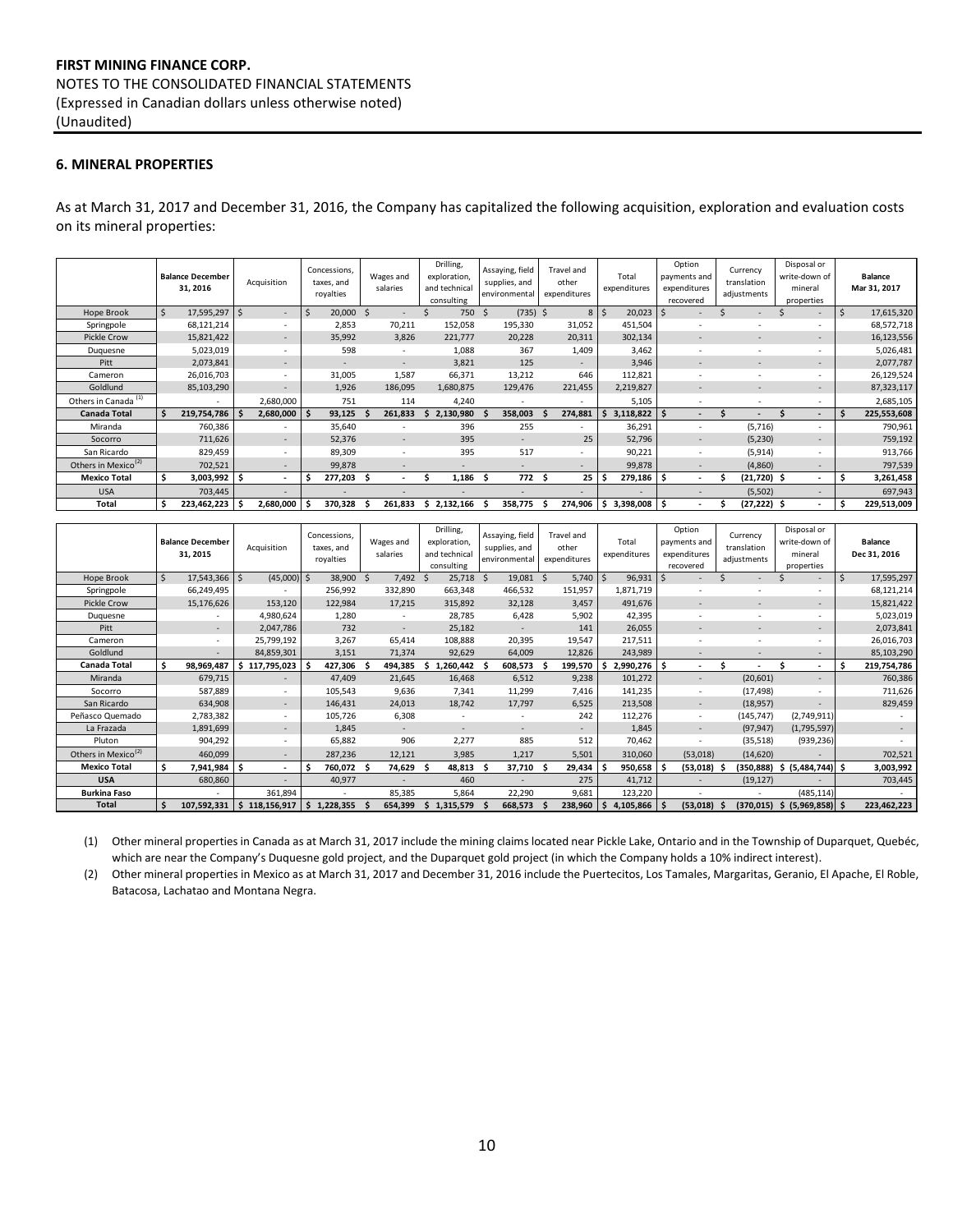## **7. MINERAL PROPERTY INVESTMENTS**

The Company early adopted all of the requirements of IFRS 9 as of January 1, 2017. Under IFRS 9, mineral property investments are classified as FVTOCI, with changes in fair value recorded in other comprehensive (loss) income.

| Category               | March 31,<br>2017 | December 31,<br>2016 |
|------------------------|-------------------|----------------------|
| Duparquet gold project | 4,416,780         | 4,416,780            |

The Company, through its subsidiary Clifton, has a 10% equity interest in the shares of Beattie Gold Mines Ltd., 2699681 Canada Ltd., and 2588111 Manitoba Ltd which directly or indirectly own various mining concessions and surface rights, collectively known as the Duparquet gold project.

## **8. ACCOUNTS PAYABLE AND ACCRUED LIABILITIES**

| Category                  | March 31,      | December 31, |
|---------------------------|----------------|--------------|
|                           | 2017           | 2016         |
| Accounts payable          | $1,310,308$ \$ | 560,675      |
| Other accrued liabilities | 146,308        | 209,000      |
| <b>Total</b>              | 1,456,616      | 769,675      |

## **9. LOANS PAYABLE**

| Category                                    | March 31.<br>2017 | December 31.<br>2016 |
|---------------------------------------------|-------------------|----------------------|
| Loans payable – First Majestic Silver Corp. | 222.496           | 454,819              |

In relation to the above loans payable, as at March 31, 2017, the Company had outstanding principal of \$166,525 (USD\$125,000) and outstanding accrued interest of \$55,971 (USD\$42,014) (December 31, 2016 - \$335,675 (USD\$250,000) and \$119,144 (USD\$88,735), respectively) payable to First Majestic Silver Corp. (a related party – see Note 14).

#### **10. DEBENTURE LIABILITY**

As part of the amalgamation with Tamaka on June 16, 2016, the Company assumed a liability of \$2,139,900 in connection with three debentures (the "Debentures") that had previously been issued by Tamaka. The Debentures were originally granted to Kesselrun Resources Ltd. ("Kesselrun") (TSXV: KES) on August 15, 2014, December 31, 2014, and December 31, 2015, and bear interest at a rate of 10.0% per annum, payable annually (See Note 17). As at March 31, 2017, \$53,500 (December 31, 2016 – \$nil) of accrued interest has been recorded in accounts payable and accrued liabilities. The amounts for the Debentures, net of transaction costs of \$33,529, are as follows:

| Category                                  | March 31, | December 31, |
|-------------------------------------------|-----------|--------------|
|                                           | 2017      | 2016         |
| Debenture principal due August 15, 2021   | 1,968,663 | 1,968,663    |
| Debenture principal due December 31, 2021 | 37.405    | 37.405       |
| Debenture principal due December 31, 2022 | 100,303   | 100,303      |
| <b>Total</b>                              | 2,106,371 | 2,106,371    |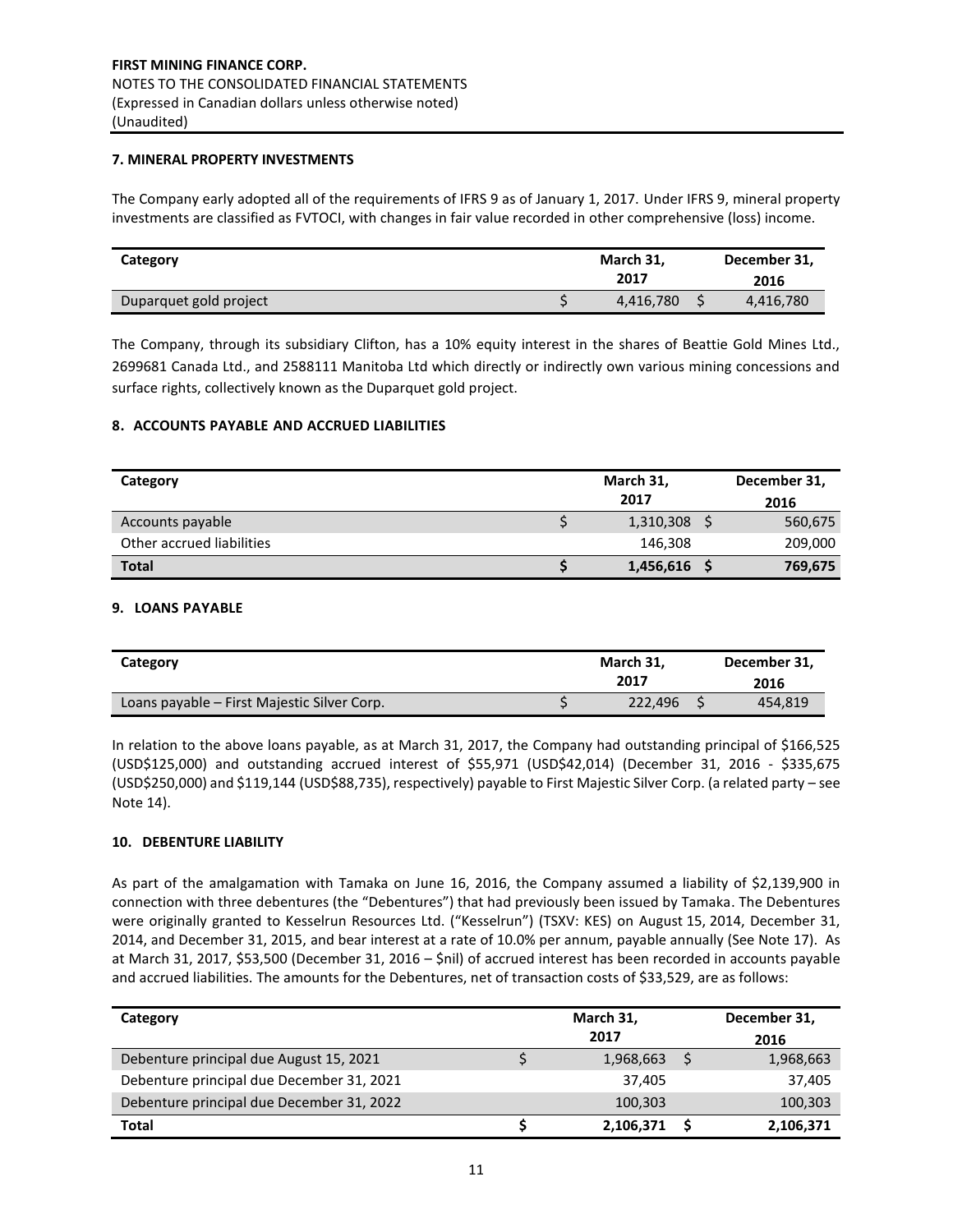#### **11. SHARE CAPITAL**

## **a) Authorized**

Unlimited number of common shares with no par value. Unlimited number of preferred shares with no par value.

## **b) Issued and Fully Paid**

Common shares: 543,468,233 (December 31, 2016 – 539,439,736). Preferred shares: nil (December 31, 2016 – nil).

## **c) Warrants**

The Company's warrants outstanding as at March 31, 2017 and December 31, 2016 and the changes between those dates are as follows:

|                                 | <b>Number</b> | Weighted average |
|---------------------------------|---------------|------------------|
|                                 |               | exercise price   |
| Balance as at December 31, 2016 | 50,938,672    | 0.80             |
| Warrants exercised              | (845, 263)    | 0.20             |
| Balance as at March 31, 2017    | 50,093.409    | 0.81             |

The following table summarizes information about the warrants as at March 31, 2017:

| <b>Exercise price</b> | <b>Number of warrants</b><br>outstanding | <b>Weighted average</b><br>exercise price<br>(\$ per Share) | Weighted average<br>remaining life (Years) |
|-----------------------|------------------------------------------|-------------------------------------------------------------|--------------------------------------------|
| $$0.00 - 0.50$        | 12,179,224                               | \$0.33                                                      | 1.79                                       |
| $$0.51 - 1.00$        | 21,039,185                               | 0.85                                                        | 1.21                                       |
| $$1.01 - 1.50$        | 16,875,000                               | 1.10                                                        | 2.35                                       |
|                       | 50,093,409                               | \$0.81                                                      | 1.73                                       |

#### **d) Stock Options**

The Company has adopted a stock option plan that allows for the issuance of up to 10% of the issued and outstanding common shares as incentive stock options to directors, officers, employees and certain consultants of the Company. Stock options granted under the plan may be subject to vesting provisions as determined by the Board of Directors. All options granted and outstanding are fully vested and exercisable, with the exception of the grants for certain employees in accordance with TSXV regulations.

The Company's outstanding stock options as at March 31, 2017 and December 31, 2016 and the changes between those dates are as follows:

|                                 | <b>Number</b> | <b>Weighted average</b> |
|---------------------------------|---------------|-------------------------|
|                                 |               | exercise price          |
| Balance as at December 31, 2016 | 24,440,617    | 0.67                    |
| Issued - February 10, 2017      | 10,630,000    | 0.85                    |
| Issued - March 13, 2017         | 250,000       | 0.95                    |
| Options exercised               | (483, 234)    | 0.37                    |
| Balance as at March 31, 2017    | 34,837,383    | 0.73                    |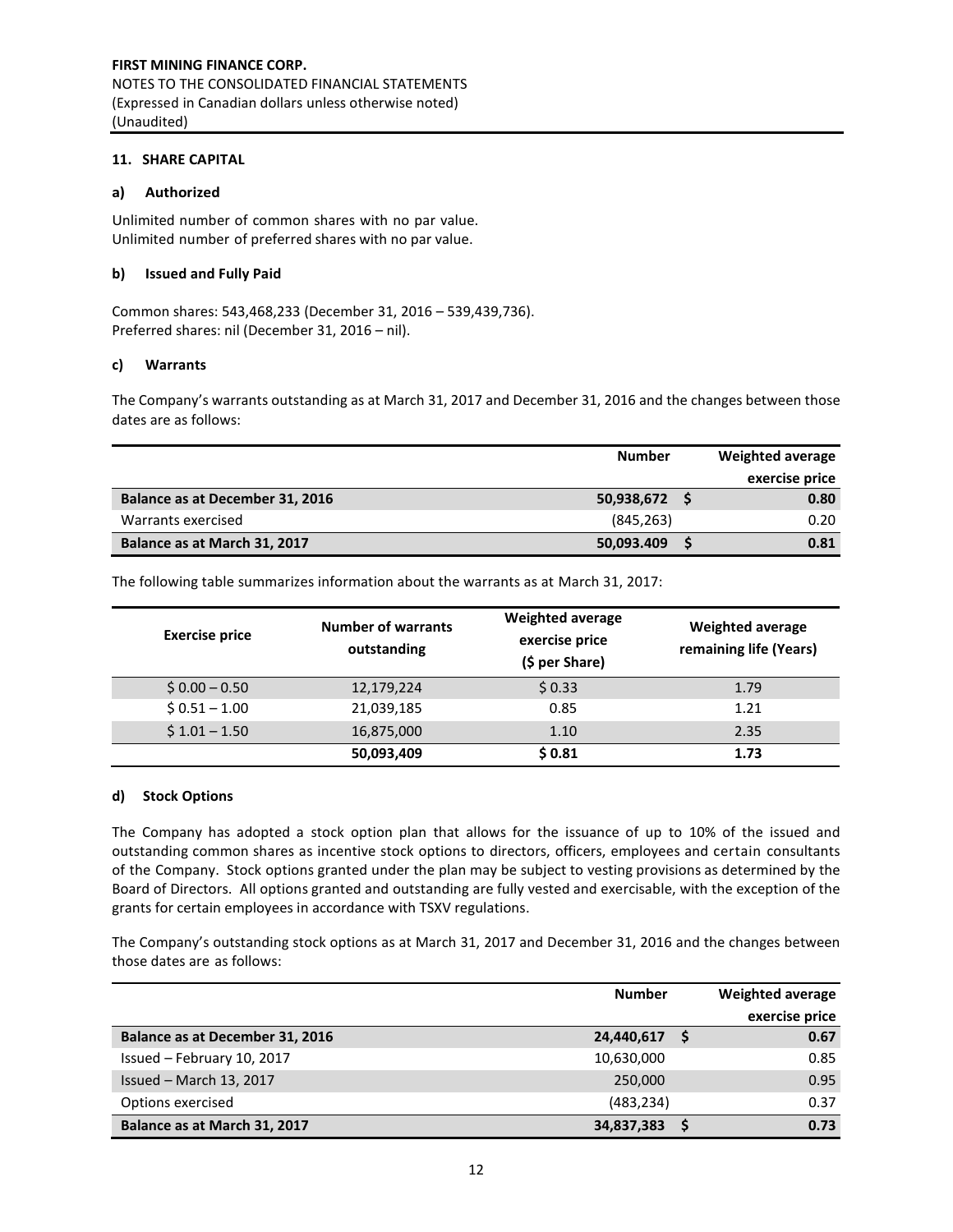## **11. SHARE CAPITAL (continued)**

## **d) Stock Options (continued)**

The following table summarizes information about the stock options outstanding as at March 31, 2017:

|                          |                          | <b>Options Outstanding</b>                                  |                                                  |                          | <b>Options Exercisable</b>                                  |                                                  |
|--------------------------|--------------------------|-------------------------------------------------------------|--------------------------------------------------|--------------------------|-------------------------------------------------------------|--------------------------------------------------|
| <b>Exercise</b><br>price | Number of<br>options     | <b>Weighted average</b><br>exercise price<br>(\$ per Share) | Weighted<br>average<br>remaining life<br>(Years) | Number of<br>options     | <b>Weighted average</b><br>exercise price<br>(\$ per Share) | Weighted<br>average<br>remaining life<br>(Years) |
| $$0.00 - 0.50$           | 9,887,383                | \$0.39                                                      | 1.95                                             | 9,887,383                | \$0.39                                                      | 1.95                                             |
| $$0.51 - 1.00$           | 22,925,000               | 0.80                                                        | 4.46                                             | 22,415,000               | 0.80                                                        | 4.46                                             |
| $$1.01 - 1.50$           | 1,390,000                | 1.34                                                        | 1.02                                             | 1,390,000                | 1.34                                                        | 1.02                                             |
| $$1.51 - 2.00$           | $\overline{\phantom{a}}$ | ۰                                                           | ۰                                                | $\overline{\phantom{a}}$ | $\overline{\phantom{a}}$                                    |                                                  |
| $$2.01 - 2.50$           | 635.000                  | 2.18                                                        | 1.02                                             | 635,000                  | 2.18                                                        | 1.02                                             |
|                          | 34,837,383               | \$0.73                                                      | 3.55                                             | 34,327,383               | \$0.73                                                      | 3.53                                             |

During the three months ended March 31, 2017, 10,880,000 (2016 – nil) stock options with an aggregate fair value of \$5,154,642 (2016 – \$nil), or a weighted average fair value of \$0.50 per option (2016 – \$nil), were granted to Directors, Officers, employees and consultants, and \$139,495 (2016 – \$57,933) for vesting of previously granted stock options to an Officer.

The fair value of the stock options recognized in the period has been estimated using the Black-Scholes option pricing model with the following weighted average assumptions:

|                                    | Three months ended March 31, |      |  |
|------------------------------------|------------------------------|------|--|
|                                    | 2017                         | 2016 |  |
| Risk-free interest rate            | 1.44%                        |      |  |
| Exercise price                     | \$0.85                       |      |  |
| <b>Expected life</b>               | 5.0 years                    |      |  |
| Expected volatility <sup>(1)</sup> | 70.44%                       |      |  |
| Expected dividend yield            | Nil                          |      |  |

(1) The computation of expected volatility was based on the historical volatility of comparable companies from a representative peer group of publicly traded mineral exploration companies.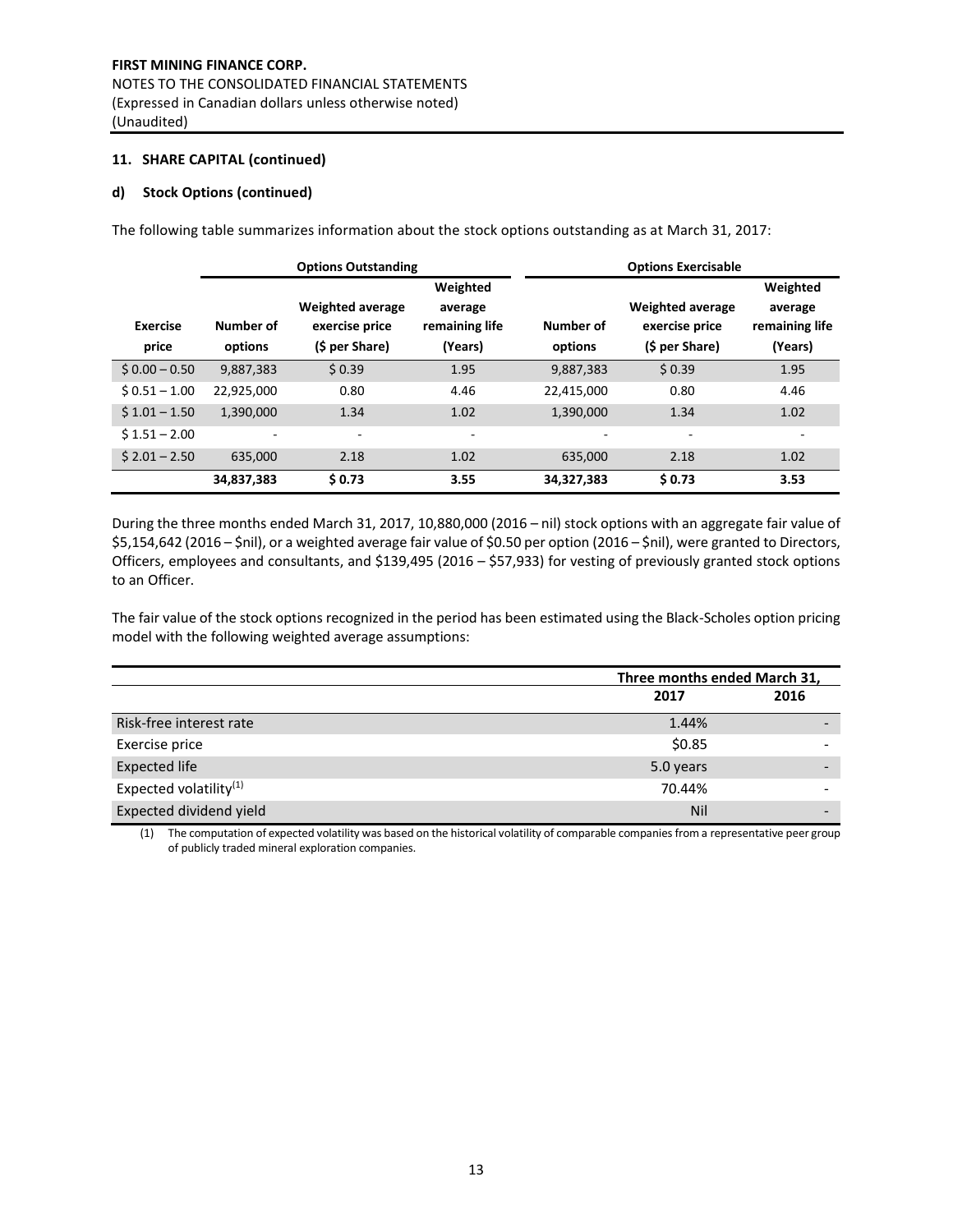## **12. EXPENDITURES**

Significant components of the Company's expenditures are comprised of the following:

|                                                      | For the three months ended March 31, 2017 |                                      |    |                                               |    | For the three months ended March 31, 2016 |    |                                               |  |
|------------------------------------------------------|-------------------------------------------|--------------------------------------|----|-----------------------------------------------|----|-------------------------------------------|----|-----------------------------------------------|--|
|                                                      |                                           | <b>General and</b><br>administration |    | Exploration,<br>evaluation and<br>reclamation |    | <b>General and</b><br>administration      |    | Exploration,<br>evaluation and<br>reclamation |  |
| Administrative and office                            | Ś.                                        | 101,544                              | \$ |                                               |    | 84,122                                    | \$ |                                               |  |
| Depreciation (non-cash)                              |                                           | 17,417                               |    | 55,683                                        |    | 357                                       |    | 21,451                                        |  |
| Consultants                                          |                                           |                                      |    | 30,559                                        |    | 5,555                                     |    | 18,937                                        |  |
| Exploration, evaluation and<br>reclamation           |                                           |                                      |    | 6,856                                         |    |                                           |    | 19,226                                        |  |
| <b>Professional fees</b>                             |                                           | 188,778                              |    | 39,961                                        |    | 146,784                                   |    | 44,000                                        |  |
| Salaries and directors fees                          |                                           | 195,607                              |    | 7,956                                         |    | 69,268                                    |    | 33,806                                        |  |
| Share-based payments<br>$(non-cash)$ (Note $11(d)$ ) |                                           | 3,400,612                            |    | 1,072,062                                     |    |                                           |    |                                               |  |
| Transfer agent and filing fees                       |                                           | 90,666                               |    |                                               |    | 76,028                                    |    |                                               |  |
| Travel and accommodation                             |                                           | 34,736                               |    | 51,992                                        |    | 10,929                                    |    | 574                                           |  |
|                                                      | \$                                        | 4,029,360                            | \$ | 1,265,069                                     | \$ | 393,043                                   | \$ | 137,994                                       |  |

## **13. SEGMENT INFORMATION**

The Company operates in a single reportable operating segment, being the acquisition, exploration and retention of mineral property assets. Geographic segment information of the Company's non-current assets as at March 31, 2017 and December 31, 2016 are as follows:

| <b>Non-current assets</b> | March 31, 2017 | December 31, 2016 |
|---------------------------|----------------|-------------------|
| Canada                    | 230,871,851    | 224,956,454       |
| Mexico                    | 3,336,370      | 3,072,694         |
| <b>USA</b>                | 697.943        | 703,445           |
| <b>Total</b>              | 234,906,164    | 228,732,593       |

## **14. RELATED PARTY TRANSACTIONS**

The Company's related parties consist of the Company's directors and officers, and any companies associated with them. The Company incurred the following expenditures during the three months ended March 31, 2017 and 2016:

| Service or Item                    |      | Three months ended March 31. |        |  |  |
|------------------------------------|------|------------------------------|--------|--|--|
|                                    | 2017 |                              | 2016   |  |  |
| Administration and office expenses |      | 49.665                       | 30,888 |  |  |

Administration and office expenses include amounts paid to First Majestic Silver Corp. ("First Majestic"), a company with two directors in common, which provides office space and some administrative services to the Company.

As at March 31, 2017, included in accounts payable is an amount of \$19,983 (December 31, 2016 - \$20,141) due to the Chief Executive Officer. Included in current liabilities is an amount of \$222,496 (December 31, 2016 - \$454,819) due to First Majestic relating to the outstanding loans payable (Note 9), as well as \$2,013 (December 31, 2016 - \$1,487) due to First Majestic for administration and office expenses.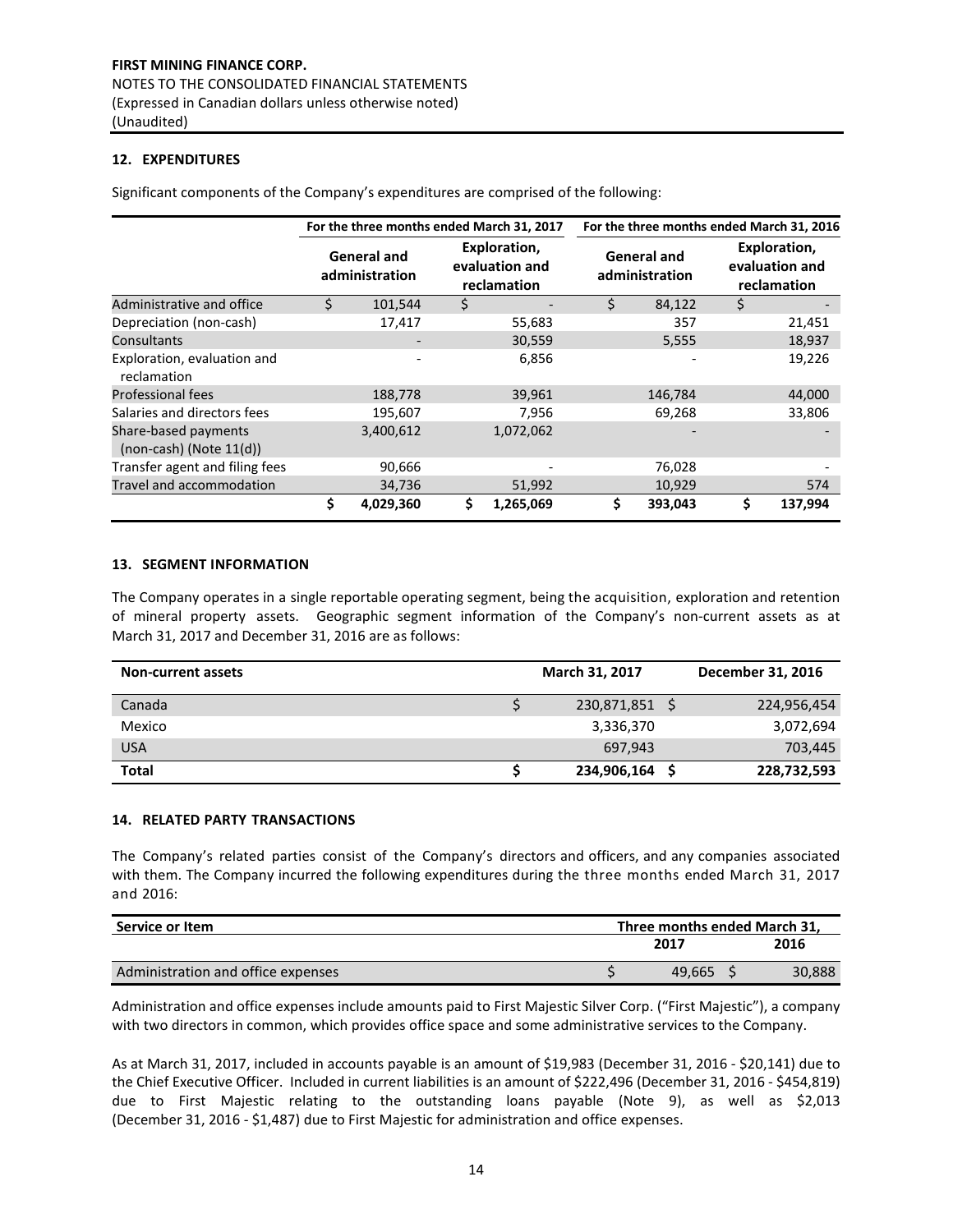## **14. RELATED PARTY TRANSACTIONS (continued)**

#### **Key Management Compensation**

Key management includes the Officers and Directors of the Company. The compensation paid or payable to key management for services during the three months ended March 31, 2017 and 2016 are as follows:

| Service or Item                 | Three months ended March 31, |           |  |         |
|---------------------------------|------------------------------|-----------|--|---------|
|                                 |                              | 2017      |  | 2016    |
| Directors' fees                 |                              | 26,000    |  |         |
| Salaries and consultants' fees  |                              | 221.618   |  | 167,522 |
| Share-based payments (non-cash) |                              | 4,236,407 |  | 57,933  |
| <b>Total</b>                    |                              | 4,484,025 |  | 225,455 |

## **15. SUPPLEMENTAL CASH FLOW INFORMATION**

During the three months ended March 31, 2017, significant non-cash investing and financing transactions were as follows:

- 2,700,000 shares issued as part of the acquisition of other Canadian mineral properties; and
- $\bullet$  \$nil paid or accrued for income taxes.

During the three months ended March 31, 2016, the significant non-cash investing and financing transactions were as follows:

- 11,950,223 shares issued as part of the acquisition of Goldrush;
- 323,076 shares issued for the settlement of \$126,000 accounts payable previously held by PC Gold; and
- $\bullet$  \$nil paid or accrued for income taxes.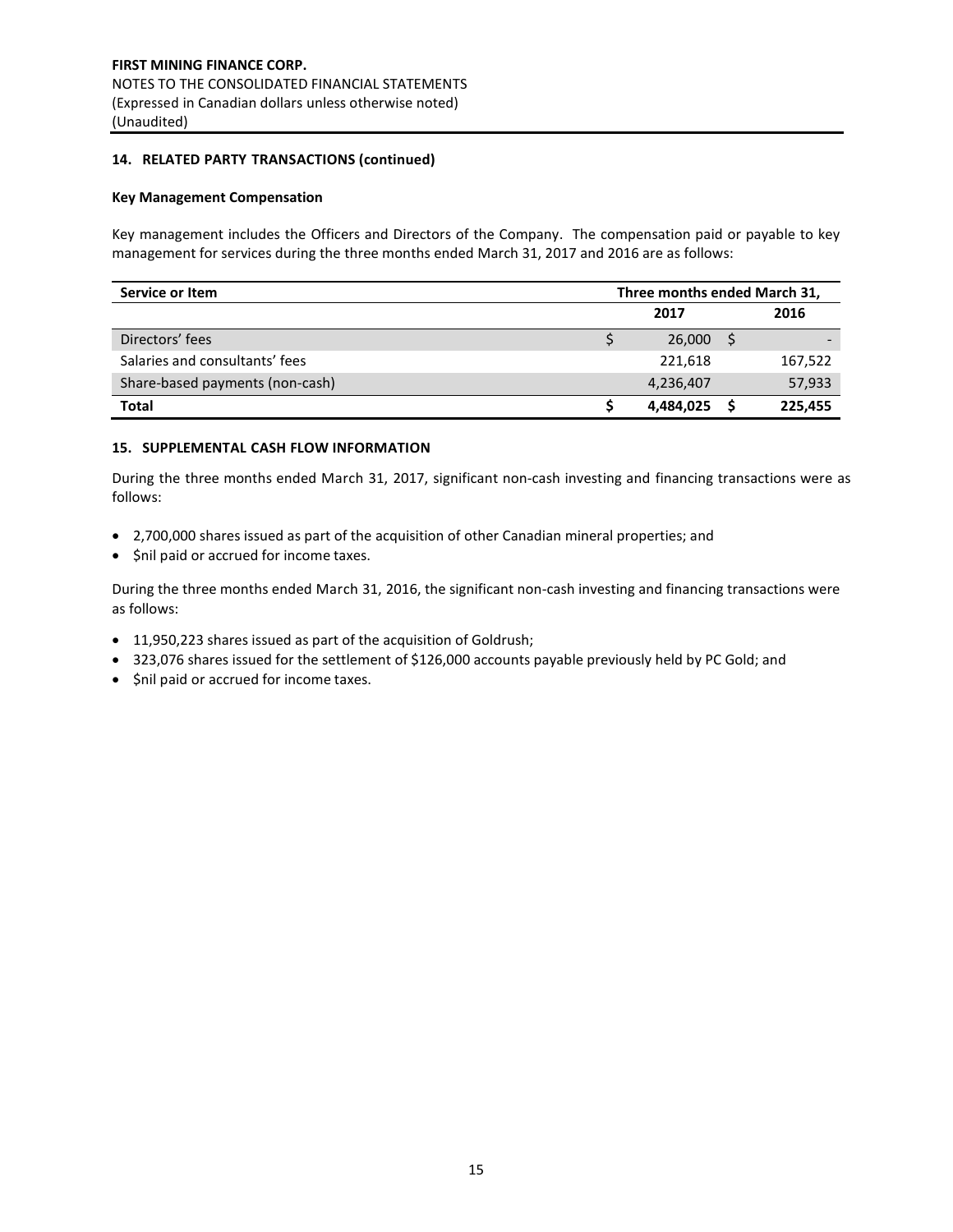## **16. FAIR VALUE**

Mineral property investments

Fair values have been determined for measurement and/or disclosure purposes based on the following methods.

The Company characterizes inputs used in determining fair value using a hierarchy that prioritizes inputs depending on the degree to which they are observable. The three levels of the fair value hierarchy are as follows:

- Level 1: fair value measurements are those derived from quoted prices (unadjusted) in active markets for identical assets or liabilities;
- Level 2: fair value measurements are those derived from inputs other than quoted prices included within level 1 that are observable for the asset or liability, either directly (i.e. as prices) or indirectly (i.e. derived from prices); and
- Level 3: fair value measurements are those derived from valuation techniques that include inputs for the asset or liability that are not based on observable market data (unobservable inputs).

The carrying values of cash and cash equivalents, accounts receivable, and accounts payable and accrued liabilities approximated their fair values because of the short-term nature of these financial instruments.

The carrying values of reclamation deposit, other receivables, loans payable, and debenture liability approximated their fair values because the carrying values represented the amounts that the Company would receive or pay if those financial instruments were to settle as of March 31, 2017.

The carrying value of marketable securities was based on the quoted market prices of the shares as at March 31, 2017 and was therefore considered to be Level 1.

The carrying value of the mineral property investments was not based on observable market data and was therefore considered to be Level 3. The valuation of the mineral property investments was determined based on attributable pro-rata gold ounces for the Company's 10% indirect interest in the Duparquet project, which formed part of the identifiable assets from the acquisition of Clifton. The dollar per gold ounce paid for the acquisition of the 10% indirect interest in the Duparquet project was comparable to other gold transactions around the time of the acquisition, and as at March 31, 2017, no change in fair value was identified. Therefore, the carrying values of mineral property investments approximated their fair values.

|  |                       | March 31, 2017         |         |                | December 31, 2016      |         |  |
|--|-----------------------|------------------------|---------|----------------|------------------------|---------|--|
|  | <b>Carrying value</b> | Fair value measurement |         |                | Fair value measurement |         |  |
|  |                       | Level 1                | Level 3 | Carrying value | Level 1                | Level 3 |  |

4,416,780 - 4,416,780 4,416,780 - 4,416,780

5,846,627

\$ -

Marketable securities  $\frac{1}{5}$  5,076,308 \$ 5,076,308 \$ - \$ 5,846,627 \$ 5,846,627

The following table presents the Company's fair value hierarchy for financial assets that are measured at fair value:

None of the Company's financial liabilities are measured at fair value.

During the three months ended March 31, 2017 there have been no transfers of amounts between Level 1, Level 2, and Level 3 of the fair value hierarchy.

**Total \$ 9,493,088 \$ 5,076,308 \$ 4,416,780 \$ 10,263,407 \$ 5,846,627 \$ 4,416,780**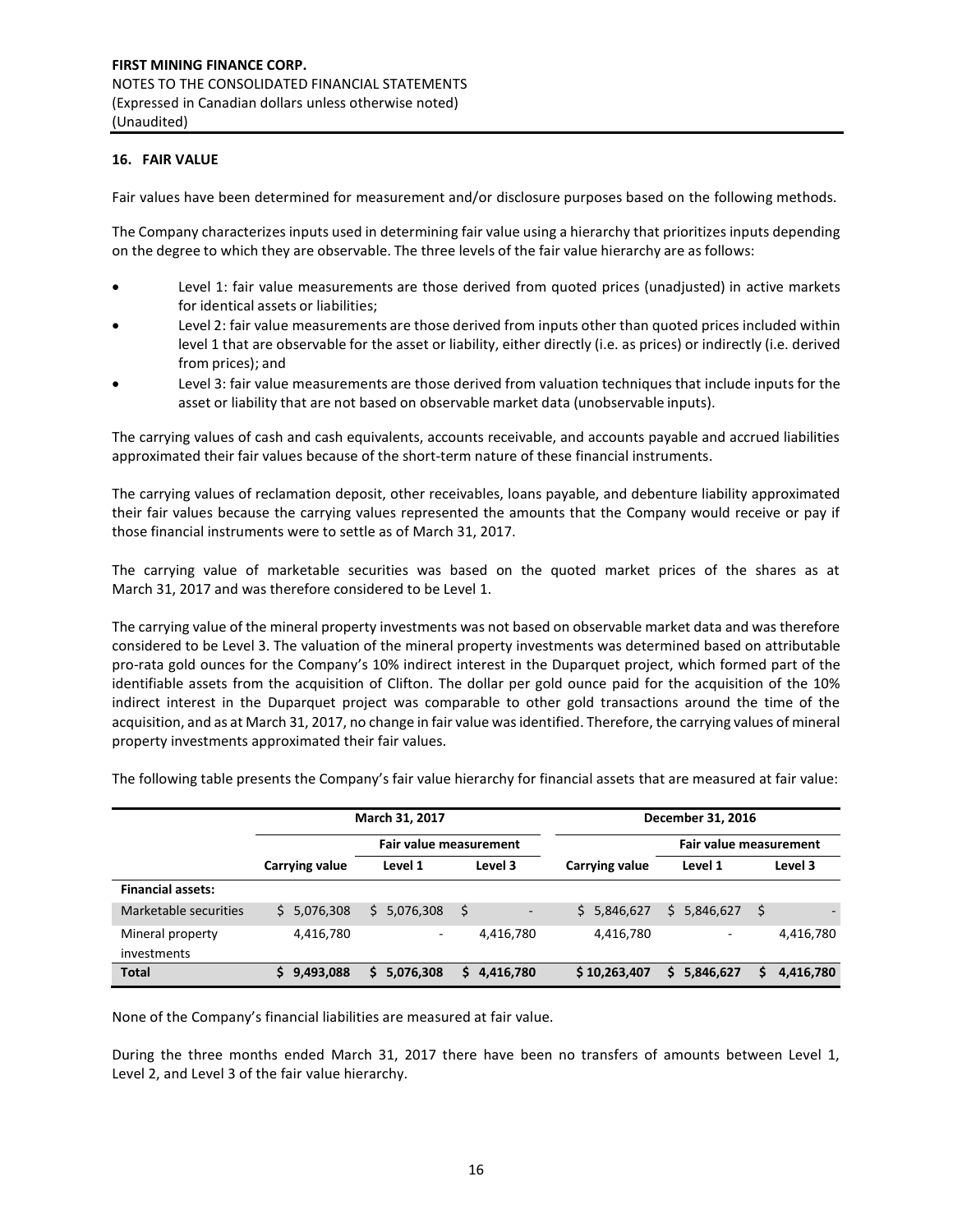## **17. COMMITMENTS AND CONTINGENCIES**

## **COMMITMENTS**

The Company has commitments in respect of an office lease, site equipment leases, and liabilities assumed through its acquisitions as follows:

|                                                | Expected payments due by period as at March 31, 2017 |             |  |                          |  |           |  |         |
|------------------------------------------------|------------------------------------------------------|-------------|--|--------------------------|--|-----------|--|---------|
|                                                |                                                      | Less than 1 |  | $1 - 3$                  |  | $4 - 5$   |  | After 5 |
|                                                |                                                      | vear        |  | years                    |  | years     |  | years   |
| Office premises (PC Gold acquisition)          |                                                      | 70,630      |  | 29,429                   |  | $-$       |  |         |
| Repayments:                                    |                                                      |             |  |                          |  |           |  |         |
| First Majestic Silver Corp. - Ioans payable    |                                                      | 234,925     |  | $\overline{\phantom{0}}$ |  |           |  |         |
| Kesselrun Resources Ltd. - debenture liability |                                                      | 213,990     |  | 427,980                  |  | 2,465,980 |  | 112,090 |
| <b>Total</b>                                   |                                                      | 519,545     |  | 457,409                  |  | 2,465,980 |  | 112.090 |

The Company has a sub-lease agreement for the use of office premises in Toronto, Ontario, for \$4,000 per month until October 30, 2018. The total sub-lease payments committed is \$48,000 for the first year from March 31, 2017, and \$28,000 for the remainder of the agreement.

Certain of the mineral properties in which the Company has interests are subject to net smelter returns ("NSRs") royalties, payable at a time in the future when the project enters production, or which may be bought back by the Company prior to that time under certain terms and conditions. As at March 31, 2017, the Company's significant NSR arrangements on its Tier 1 Canadian mineral properties, that are over claims which currently comprise the National Instrument 43-101 compliant resource, are as follows:

| <b>Mineral property</b> | <b>Interest</b>      | <b>NSR</b>    | <b>Buyback</b>                          |
|-------------------------|----------------------|---------------|-----------------------------------------|
| Hope Brook              | 21 mineral licenses  | <b>2% NSR</b> | Buyback of 1% NSR for \$1 million       |
| Springpole              | 15 patented claims   | <b>3% NSR</b> | $\overline{\phantom{a}}$                |
| Springpole              | 10 patented claims   | <b>3% NSR</b> | Buyback of up to 2% NSR for \$2 million |
| Springpole              | 5 patented claims    | <b>3% NSR</b> | Buyback of 1% NSR for \$1 million       |
| Pickle Crow             | 98 patented claims   | <b>1% NSR</b> | $\overline{\phantom{a}}$                |
| Pickle Crow             | 14 mineral claims    | 2% NSR        | Buyback of up to 2% NSR for \$4 million |
| Pickle Crow             | 8 patented claims    | <b>2% NSR</b> | Buyback of 1% NSR for \$1 million       |
|                         | 5 unpatented claims  |               |                                         |
| Cameron                 | 1 mining lease       | \$0.30/tonne  | $\overline{\phantom{a}}$                |
| Cameron                 | 4 patented claims    | <b>1% NSR</b> |                                         |
|                         | 20 unpatented claims |               |                                         |
| Goldlund                | 21 patented claims   | 2.5% NSR      | Buyback of 2.5% NSR for \$2.5 million   |
| Goldlund                | 9 patented claims    | <b>1% NSR</b> |                                         |